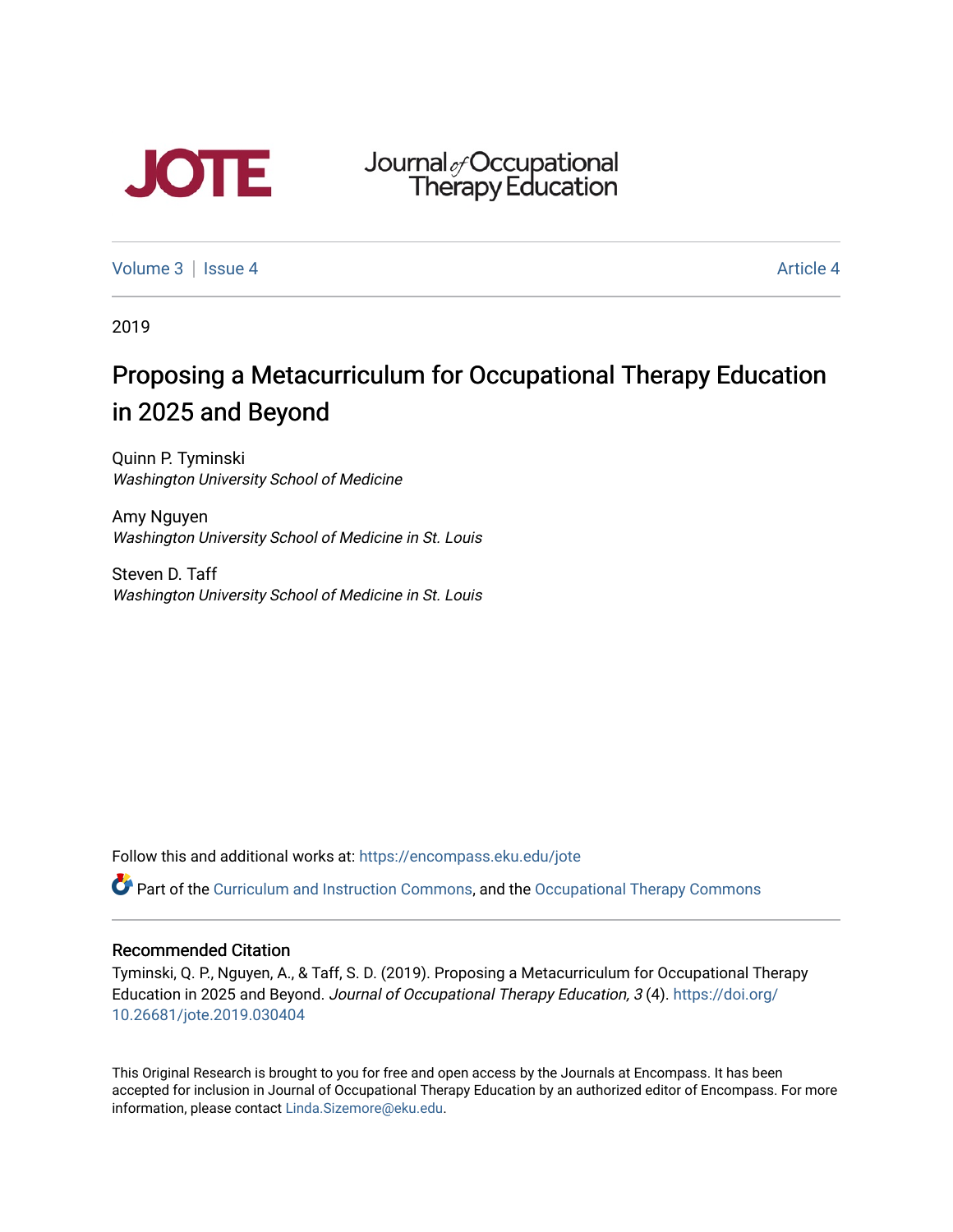## Proposing a Metacurriculum for Occupational Therapy Education in 2025 and Beyond

#### **Abstract**

The American healthcare system has undergone significant changes in the past few years due to government and corporate-level changes. As healthcare requirements continue to shift, occupational therapists must continue to assert their role or risk losing relevancy. Therefore, educational programs must prepare students to meet the populations' shifting healthcare needs through agile curricula which focus less on isolated skills and more on broad areas of impact. To determine essential content comprising a 'metacurriculum' for occupational therapy education of the future, nine articles were analyzed using Bloom's Taxonomy (revised) to code each document into knowledge, skills, and behaviors. Major themes were identified across all documents. Through the coding analysis eleven themes were identified: population health, developing life-long learners, advocacy (at government and individual level), interprofessional collaboration, generation of evidence and translational science, diversity and inclusion, psychosocial concerns, aging, wellbeing and preventative care, contemporary issues and informatics. The themes can serve as an outline for academic programs to continue to evolve their curricula to ensure that practitioners are fully prepared to address the global issues that will manifest during their careers in occupational therapy.

#### Keywords

Occupational therapy curriculum, metacurriculum, occupational therapy education

#### Creative Commons License



This work is licensed under a [Creative Commons Attribution-Noncommercial-No Derivative Works 4.0](http://creativecommons.org/licenses/by-nc-nd/4.0/) [License](http://creativecommons.org/licenses/by-nc-nd/4.0/).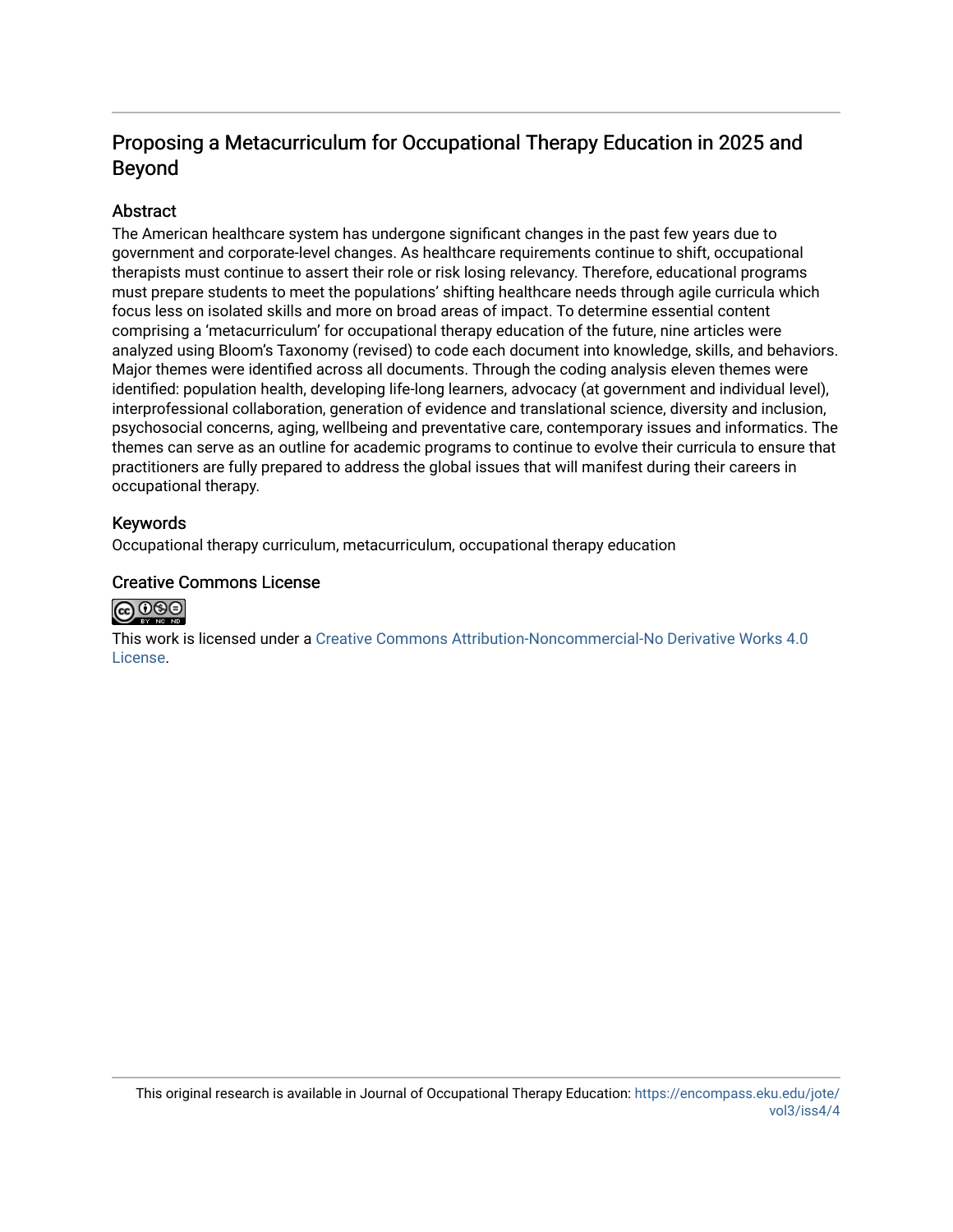

Volume 3, Issue 4

#### **Proposing a Metacurriculum for Occupational Therapy Education in 2025 and Beyond**

Quinn P. Tyminski, OTD, OTR/L

Amy Nguyen, B.S.

Steven D. Taff, PhD, OTR/L, FNAP, FAOTA

Washington University School of Medicine

United States

#### **ABSTRACT**

The American healthcare system has undergone significant changes in the past few years due to government and corporate-level changes. As healthcare requirements continue to shift, occupational therapists must continue to assert their role or risk losing relevancy. Therefore, educational programs must prepare students to meet the populations' shifting healthcare needs through agile curricula which focus less on isolated skills and more on broad areas of impact. To determine essential content comprising a 'metacurriculum' for occupational therapy education of the future, nine articles were analyzed using Bloom's Taxonomy (revised) to code each document into knowledge, skills, and behaviors. Major themes were identified across all documents. Through the coding analysis eleven themes were identified: population health, developing life-long learners, advocacy (at government and individual level), interprofessional collaboration, generation of evidence and translational science, diversity and inclusion, psychosocial concerns, aging, wellbeing and preventative care, contemporary issues and informatics. The themes can serve as an outline for academic programs to continue to evolve their curricula to ensure that practitioners are fully prepared to address the global issues that will manifest during their careers in occupational therapy.

## **INTRODUCTION**

The implementation of new healthcare laws and changing national demographics have transformed the responsibilities of healthcare professionals in caring for their clients. The Affordable Care Act (ACA) shifted the healthcare system into one based upon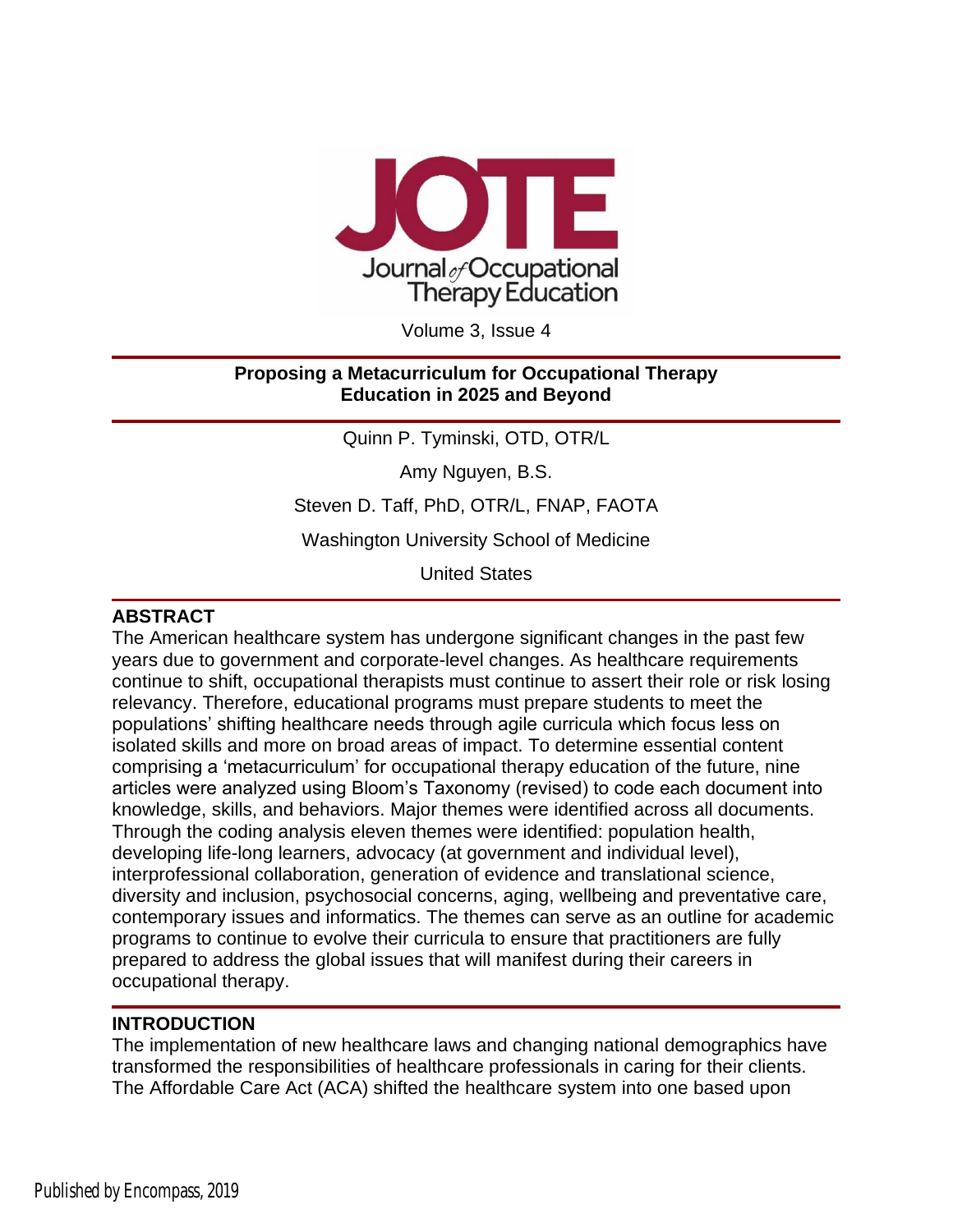prevention and wellness, and thus chronic and mental health related conditions are gaining greater attention (Chiu et al., 2016). The new value-based reimbursement process has altered the delivery of care to focus on quality improvement and patient satisfaction (Henkel & Maryland, 2015). In addition to a changing healthcare infrastructure, the population is becoming more diverse as migration from crises and globalization occurs (Jones, Higgs, de Angelis, & Prideaux, 2001; Talero, Kern, & Tupe, 2015). A focus on preventative healthcare, culturally competent care, and on service delivery in community-based settings reflect approaches used by healthcare professionals to respond to the constantly changing landscape of healthcare (Anderson, Scrimshaw, Fullilove, Fielding, & Normand, 2003). Even so, progress has been slow in comparison to the pace of change. This is in part due to the practice of retrospectively identifying individual problems and responding with solutions rather than taking a broad, proactive and strategic approach (Jones et al., 2001). We suggest here that such a prospective lens may be better suited for health professionals to proactively meet society's demands.

One way educational programs can strategically prepare healthcare professionals is by forecasting the future set of knowledge, skills, and behaviors required for effective and value-added practice. As society and healthcare change, professional training as implemented through curricula must also change (Jones et al., 2001). However, current occupational therapy curricula may need enhancement to best meet the needs of a future healthcare climate. For example, occupational therapy programs across the country are inconsistently teaching prevention and wellness, cultural issues, and mental health (Egan & Cahill, 2017; Hildenbrand & Lamb, 2013; Talero et al., 2015). The literature suggests that culturally responsive education has too heavy a Western perspective and mental health content lacks a specific mental health focus beyond the Accreditation Council for Occupational Therapy Education (ACOTE) standards (AOTA, 2018; Egan & Cahill, 2017; Talero et al., 2015). For instance, mental health has already become a diminished area of practice as other professionals, such as psychologists, nurses, and social workers, have assumed the life-skills and work domains and limited the areas where occupational therapists are recognized as mental health providers (Gutman, 2011). Only in 2015, through advocacy in policy, has occupational therapy started to gain greater recognition in community mental health (Egan & Cahill, 2017). However, fewer occupational therapy students are entering the mental health field either due to a lack of interest fostered during the graduate program or fewer employment opportunities (Egan & Cahill, 2017). As healthcare requirements continue to shift, occupational therapists must assert their potential roles and value or risk losing relevancy in a competitive market. Occupational therapists must adopt a "professional consciousness", the ability to recognize and meet the changing demands in healthcare and the population (Hildebrand & Lamb, 2013, p. 2). In addition, successful therapists are those who can demonstrate quality care and its value to the healthcare team (Leland, Crum, Phipps, Roberts, & Gage, 2015).

In this study, we aimed to identify the knowledge, skills, and behaviors future occupational therapists will require in the year 2025 and beyond. We utilized Bloom's Taxonomy (revised) to provide a reference for curricular construction. Bloom's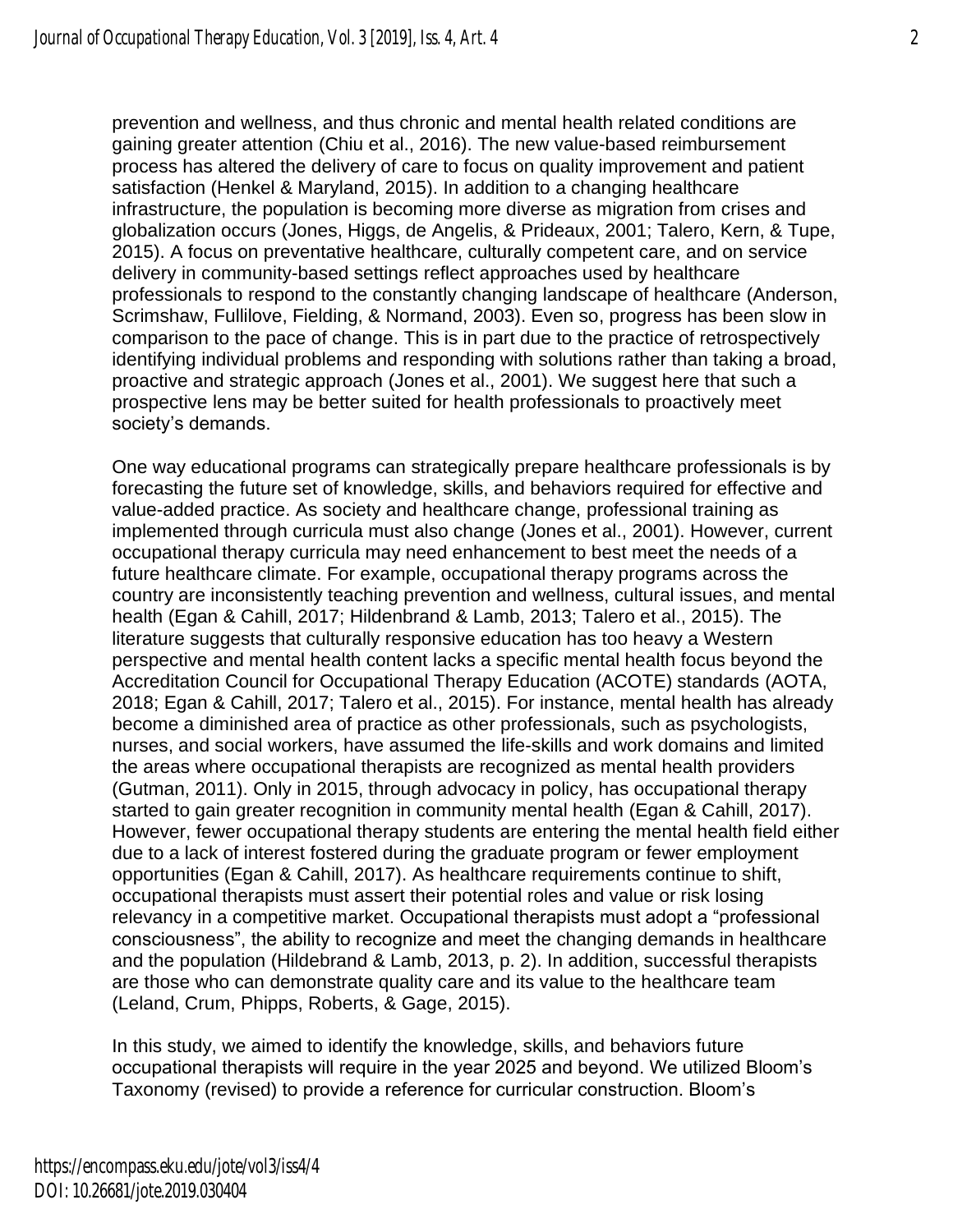Taxonomy (Bloom, Engelhart, Furst, Hill, & Krathwohl, 1956) is arguably the best known single element of educational literature. Since its inception over a half-century ago, it has been the foundation of many, if not most, educational curricula and instructional designs. In contemporary education, a revised version of Bloom's Taxonomy (Anderson et al., 2001) is the standard learning taxonomy in use. Although it consists of three different sections (cognitive, affective, psychomotor), most educators use the cognitive domain to support their teaching and writing of intended learning outcomes (Adams, 2015).

#### **METHODS**

A basic qualitative content analysis approach (Elo & Kyngas, 2008; Hsieh & Shannon, 2005) was utilized to code nine documents which were selected as representing a wide variety of forward-focused perspectives on the knowledge, skills and attitudes needed for entry-level healthcare practitioners current and future. A literature search ranging from 2000-2017 was completed using the Pub Med and Google Scholar databases. Primary search terms used included higher education, healthcare, occupational therapy, and skills. The search was limited based on relevance to the subject and accessibility of the full text versions of documents/articles. Source documents selected through the literature review were supplemented by lists provided by experienced health sciences educators. The sampling frame was purposeful, inclusive of international perspectives (four of the nine fit this descriptor) and yielded the final list (see Table 1).

The major divisions of Bloom's Taxonomy-revised (Anderson et al., 2001)- the cognitive domain (which includes conceptual and procedural [skills] knowledge) and affective domain- served as *a priori* coding categories for analyzing the content of the nine source documents using an inductive coding strategy. The three co-authors independently coded each of the nine documents using knowledge, skills or attitudes as categories. They then met to discuss and match codes, proceeding line-by-line through all the codes in each document, achieving greater than 90% agreement. Codes were first identified as subcategories using content-characteristic words (Elo & Kyngas, 2008). Each group of subcategories was condensed into eleven main categories, or themes, using inductive interpretation formed through consensus among the three coauthors. For example, the subcategories of culture, social determinants of health, social justice, advocacy and ethical were condensed into the theme of diversity and inclusion. Certain codes, such as culture, fit conceptually into more than one theme, namely population health and diversity and inclusion, for example. Such overlap is not uncommon in content analysis and was addressed here by reaching consensus among the three coders.

#### **RESULTS**

A total of nine documents were analyzed using Bloom's Taxonomy-revised (Anderson, et al., 2001) to categorize the major codes of each document into knowledge, skills, and behaviors (see Table 1). Through the coding analysis, eleven themes were identified which directly corresponded with knowledge areas in Bloom's taxonomy classification system. The major themes identified included: population health, developing life-long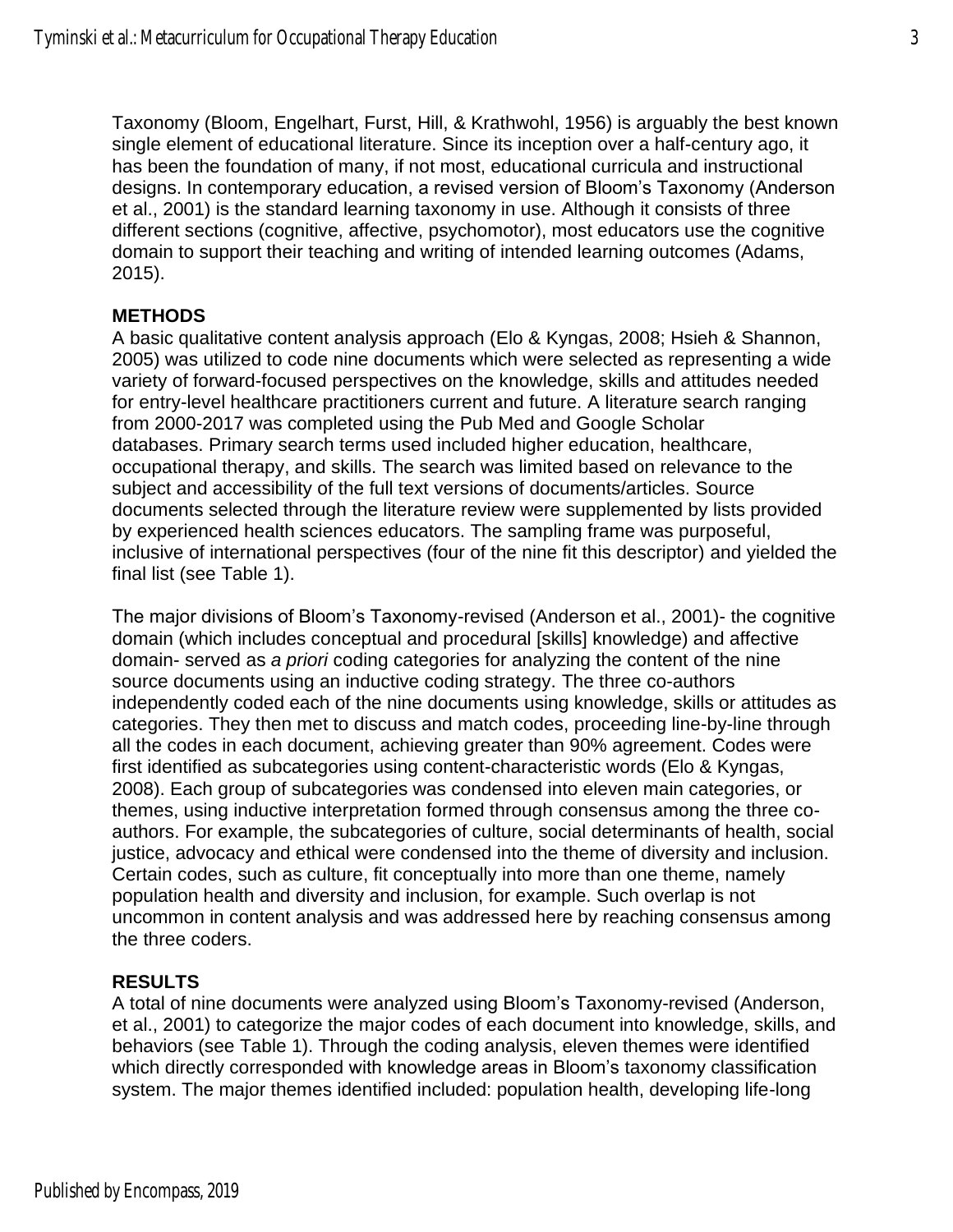learners, advocacy (at government and individual level), interprofessional collaboration, generating evidence and translational science, diversity and inclusion, impact of psychosocial factors, aging, wellbeing and preventative care, informatics, and contemporary issues (see Table 2). Each of these knowledge areas was supported by skills necessary to ensure the success of future practitioners as well as attitudes and behaviors essential to implementation of the skills and knowledge. It should be noted that there is some overlap between the skills and attitudes identified during this study. The presence of a skill or behavior can extrapolate to more than one knowledge area; similarly, a knowledge area can also serve as a skill or behavior. For the purposes of this study, codes were categorized into their most appropriate taxonomy level. The use of Bloom's Taxonomy-revised levels to delineate codes was meant to serve as a simple guideline for implementation into future occupational therapy curricula.

Table 1

*Documents Coded*

The Minimum Standards for the Education of Occupational Therapists (World Federation of Occupational Therapists [WFOT], 2016)

Health Professions Education: A Bridge to Quality (Greiner & Knebel, 2003)

A Framework for Educating Health Professionals to Address the Social Determinants of Health (National Academies of Sciences, Engineering, and Medicine, 2016)

The Blueprint for Entry-Level Education (American Occupational Therapy Association [AOTA], 2010)

The College of Occupational Therapists Pre-registration Education Standards (College of Occupational Therapists, 2008)

The Profile of Practice of Occupational Therapists in Canada (Canadian Association of Occupational Therapists [CAOT], 2012)

Healthy People 2020 (Office of Disease Prevention and Health Promotion, 2016)

Reference Points for the Design and Delivery of Degree Programmes in Occupational Therapy (Berding et al., 2008)

The Essential Learning Outcomes of Liberal Education and America's Promise (Association of American Colleges & Universities, n.d.)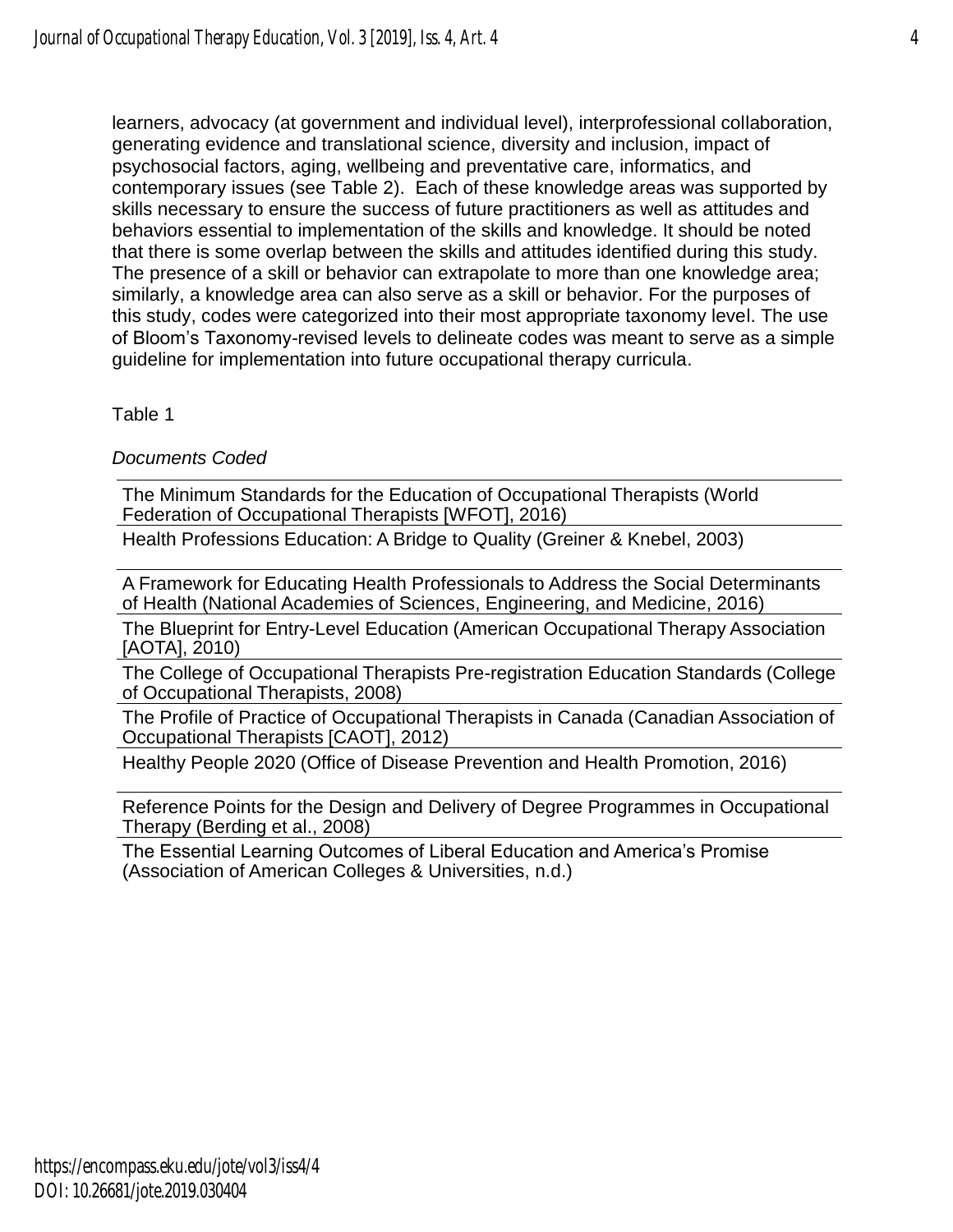Table 2

| <b>Theme</b><br>(Knowledge Area) | <b>Skills and Behaviors</b><br>Required                    | <b>Exemplars</b>                                                                                                                                                                                                                                                         |
|----------------------------------|------------------------------------------------------------|--------------------------------------------------------------------------------------------------------------------------------------------------------------------------------------------------------------------------------------------------------------------------|
| <b>Population Health</b>         | Environment (political<br>structure and power<br>dynamics) | "Understanding the complexities of<br>working with communities and<br>population facing a wide range of<br>social issues " (Berding, 2008, p.<br>33)                                                                                                                     |
|                                  | Community evaluation<br>and intervention                   | "call occupational therapists to<br>engage in community capacity<br>building and society change beyond<br>the individual. (WFOT, 2016, p. 5)                                                                                                                             |
|                                  | Social determinants of<br>health                           | "Social environment support of or<br>impact on performance, participation,<br>and well-being." (AOTA, 2010, p. 5)                                                                                                                                                        |
|                                  | Advocacy                                                   | Advocate on behalf of, and with<br>clients, working towards positive<br>change to improve programs,<br>services, and society" (CAOT,<br>2012, p. 3)                                                                                                                      |
|                                  | Resource planning and<br>provision                         | "Health professionals should make<br>efforts not to waste resources"<br>(Greiner & Knebel, 2003, p. 47)                                                                                                                                                                  |
|                                  | Clients as experts                                         | "aims to ensure that persons are<br>actively engaged in the whole<br>process, the success of which is<br>measured in terms of the resulting<br>satisfaction that the person<br>experiences with their everyday life."<br>(Berding et al., 2008, p. 26)                   |
|                                  | Social justice focus                                       | "competence, skill, and passion to<br>take action, independent of their role<br>and position in the health system, on<br>these crucial contributors to individual<br>and community health" (National<br>Academies of Sciences, Engineering,<br>and Medicine, 2016, p. 2) |

*Themes, Sub-themes, and Thematic Exemplars*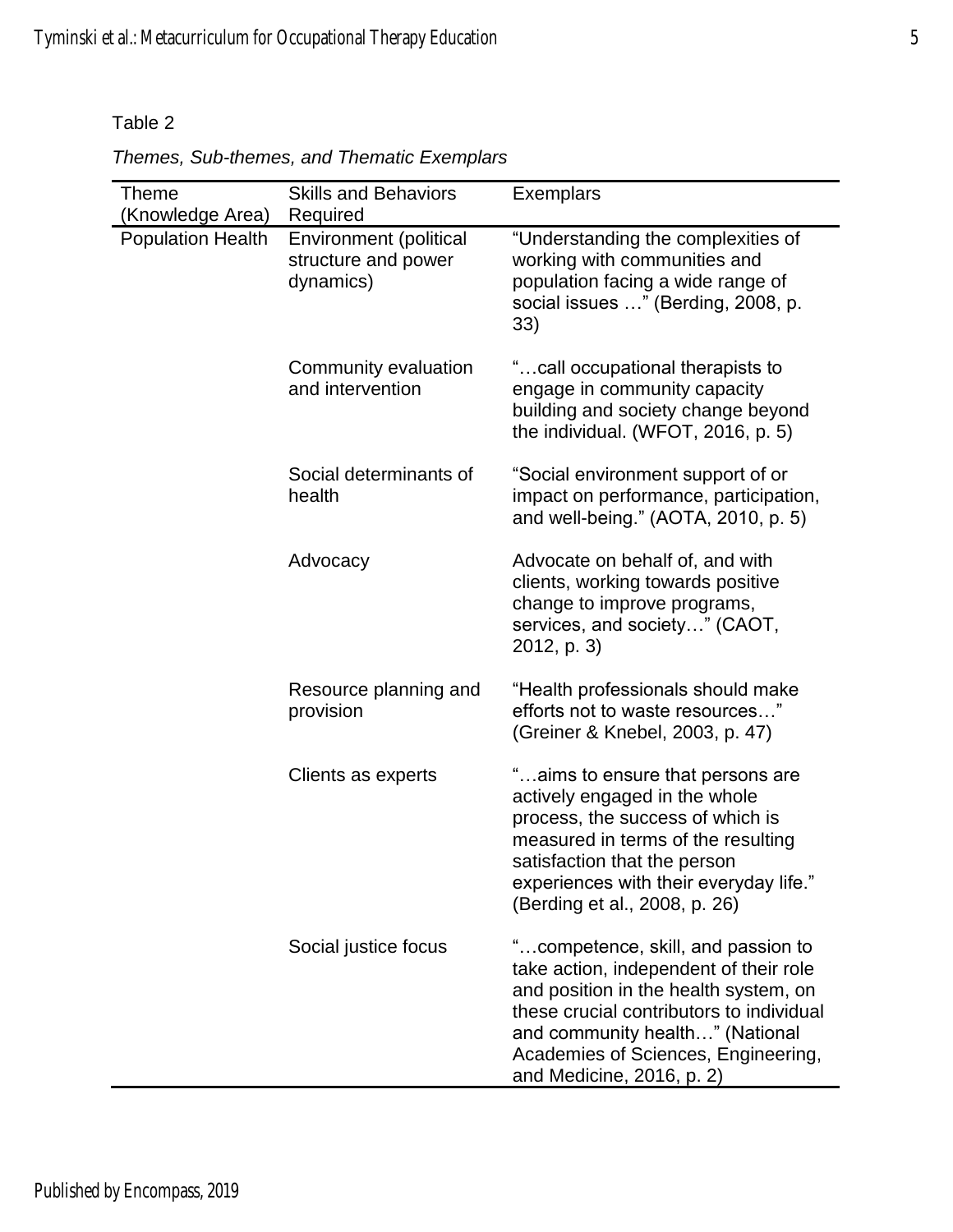| Developing Life-<br>long Learners | Locate and evaluate<br>evidence                   | "Critically appraise best evidence"<br>(CAOT, 2012, p. 10)                                                                                                                                                                                           |
|-----------------------------------|---------------------------------------------------|------------------------------------------------------------------------------------------------------------------------------------------------------------------------------------------------------------------------------------------------------|
|                                   | Implement evidenced-<br>based practice            | "base their work on the best<br>evidence from research, best<br>practices, and experiential<br>knowledge." (CAOT, 2012, p. 3)                                                                                                                        |
|                                   | Problem-solving                                   | "Can apply their problem solving<br>abilities in new or unfamiliar<br>environments within a broader<br>context. (Berding et al., 2008, p. 55)                                                                                                        |
|                                   | Critical thinking                                 | " a strong emphasis on critical<br>inquiry" (Association of American<br>Colleges & Universities, n.d., p. 5)                                                                                                                                         |
|                                   | Theory                                            | "Demonstrates innovation and<br>evidence of critical engagement in<br>developing occupational therapy<br>methods and processes, informed by<br>contemporary research and/or<br>theory." (Berding et al., 2008, p. 56)                                |
| Advocacy                          | Communication (oral &<br>written)                 | "habitual and judicious use of<br>communication" (Greiner & Knebel,<br>$2003$ , p. 3)                                                                                                                                                                |
|                                   | Leadership                                        | "Educate occupational therapists who<br>are empowered and prepared as<br>leaders " (WFOT, 2016, p. 11)                                                                                                                                               |
|                                   | Autonomy                                          | "Autonomous, self-regulated<br>professional, who individual and<br>collective monitor and manage their<br>personal and professional limits."<br>(CAOT, 2012, p. 3)                                                                                   |
|                                   | Strong sense of<br>occupational therapy's<br>role | " promoting the profession's<br>concerns with inclusion, diversity,<br>justice and human rights in daily life<br>due to: disability, poverty, abuse,<br>violence, environmental disasters and<br>other restricting conditions" (WFOT,<br>2016, p. 5) |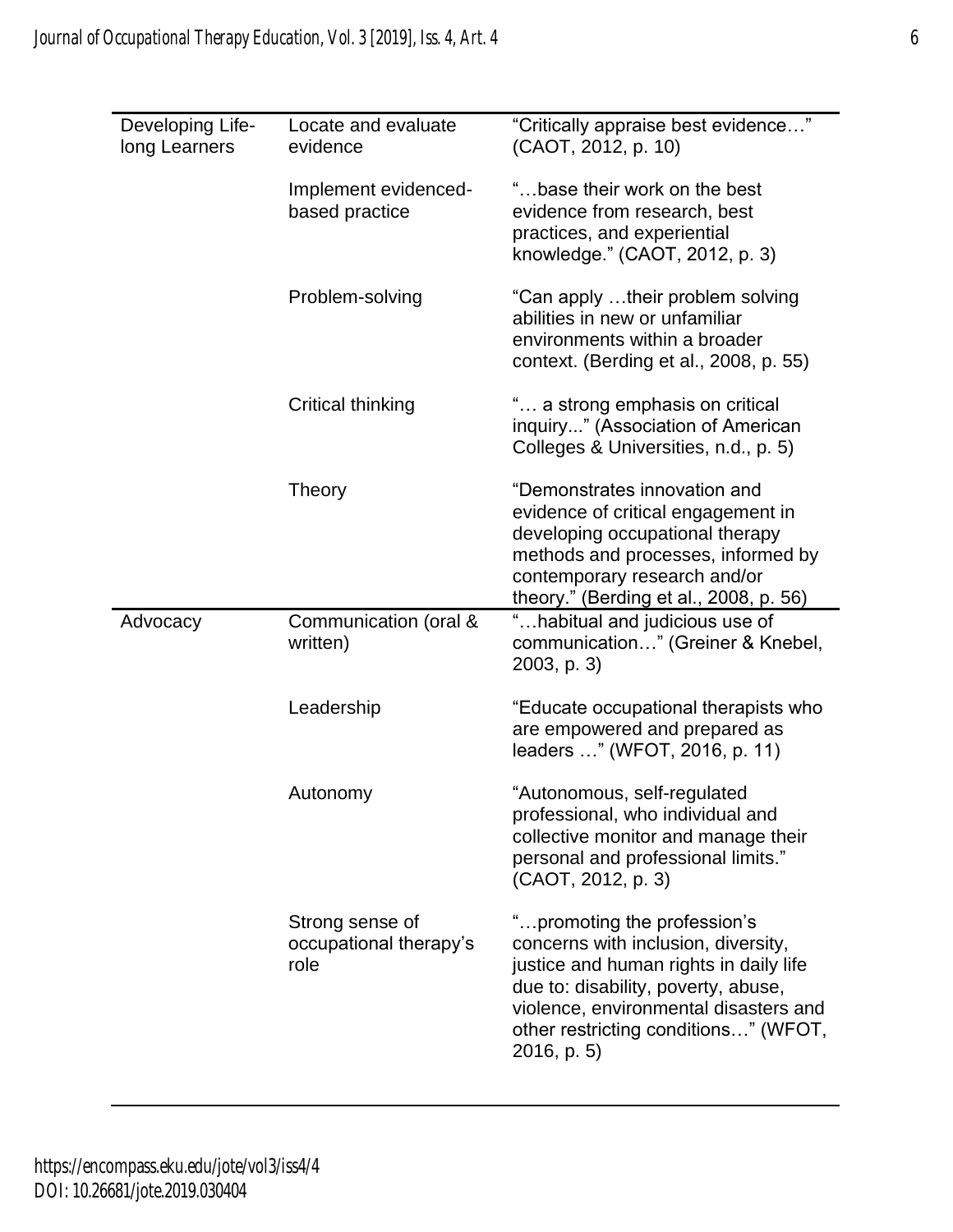|                                                               | Policy formation                                                      | "Is proactive and responsive to<br>change and development of policies<br>at international and national levels."<br>(Berding, 2008, p. 57)                                                                                                                                        |
|---------------------------------------------------------------|-----------------------------------------------------------------------|----------------------------------------------------------------------------------------------------------------------------------------------------------------------------------------------------------------------------------------------------------------------------------|
| Interprofessional<br>Collaboration                            | Team work                                                             | "Works within the limitations of own<br>knowledge and skills and refers to<br>other professionals when required."<br>(Berding et al., 2008, p. 54)                                                                                                                               |
|                                                               | Communication (oral &<br>written)                                     | "enable communication and<br>effective dynamic interactions with<br>clients, team members and others<br>about occupations, engagement in<br>life's occupations, as well as<br>occupational therapy services."<br>(CAOT, 2012, p. 3)                                              |
|                                                               | Problem-solving/<br>decision-making                                   | " learning to work and solve<br>problems in the company of others"<br>(Association of American Colleges &<br>Universities, n.d., p. 5)                                                                                                                                           |
|                                                               | Distinct value of<br>occupational therapy                             | "the work of occupational therapists<br>is defined by congruency with the core<br>values and beliefs that inform the<br>occupational therapy profession and<br>the application of knowledge, skills<br>and abilities related to occupational<br>enablement." (CAOT, 2012, p. 16) |
| Generating<br>Evidence and<br><b>Translational</b><br>Science | <b>Health outcomes</b><br>research and data<br>recording and analysis | "Is able to lead scientific investigations<br>regarding intervention programs and<br>evaluation of assessment tools and<br>treatment strategies" (Berding,<br>2008, p. 60)                                                                                                       |
|                                                               | Scholarly writing and<br>presentation                                 | "Can clearly communicate research<br>conclusions and methodology<br>underpinning these, to peers and non-<br>specialist audiences." (Berding, 2008,<br>p. 57)                                                                                                                    |
| Diversity and<br>Inclusion                                    | Recognition of personal<br>limits & biases                            | "Need to be well informed of the<br>external forces shaping their<br>opportunities and resources." (WFOT,<br>2016, p. 22)                                                                                                                                                        |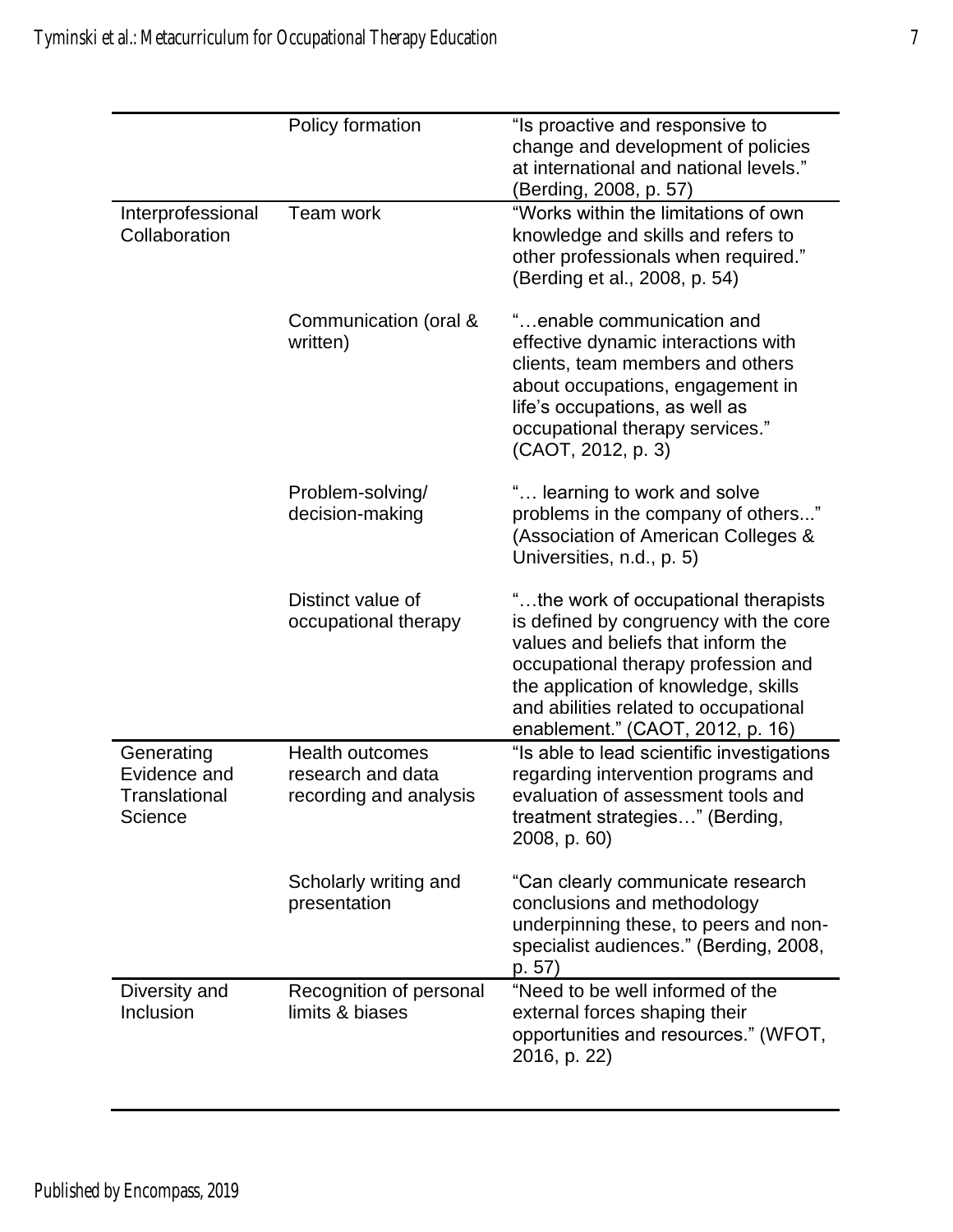|                                      | <b>Culturally competent</b><br>communication                            | "Communication approaches vary<br>widely and require a high level of<br>expertise that is adapted and<br>changed" (CAOT, 2012, p. 3)                                                                                 |
|--------------------------------------|-------------------------------------------------------------------------|----------------------------------------------------------------------------------------------------------------------------------------------------------------------------------------------------------------------|
|                                      | Client-centered care                                                    | "Include the client as an active team<br>member" (CAOT, 2012, p. 8)                                                                                                                                                  |
|                                      | Professionalism                                                         | "Design or implement systems to<br>support professionalism and quality of<br>practice." (Greiner & Knebel, 2003, p.<br>12)                                                                                           |
| Impact of<br>Psychosocial<br>Factors | Trauma-informed care                                                    | "Early childhood experiences of<br>trauma, abuse and neglect with life-<br>long relational consequences:<br>(WFOT, 2016, p. 31)                                                                                      |
|                                      | Interventions for<br>psychosocial concerns                              | "psychosocial rehab techniques to<br>engage adults in their own<br>empowerment." (CAOT, 2012, p. 20)                                                                                                                 |
|                                      | Rapport building                                                        | " effective working relationships with<br>recipients of occupational therapy and<br>their families" (WFOT, 2016, p. 34)                                                                                              |
|                                      | <b>Environmental concerns</b><br>related to psychosocial<br>dysfunction | "The relationship between<br>psychological, social and economic<br>factors and occupation" (WFOT,<br>2016, p. 31)                                                                                                    |
| Aging                                | Occupations of older<br>adults                                          | "The relationship between occupation<br>and human development over the life<br>course: healthy ageing." (WFOT,<br>2016, p. 31)                                                                                       |
|                                      | Health conditions of<br>aging                                           | "explore or raise critical questions<br>about occupational performance,<br>occupational engagement,<br>occupational participation and<br>environment support and limits<br>forolder citizens" (WFOT, 2016,<br>p. 38) |
|                                      | <b>Environmental concerns</b><br>related to aging                       | "Economic, social, political and<br>cultural impact and potential of an<br>ageing society, as well as, aspirations                                                                                                   |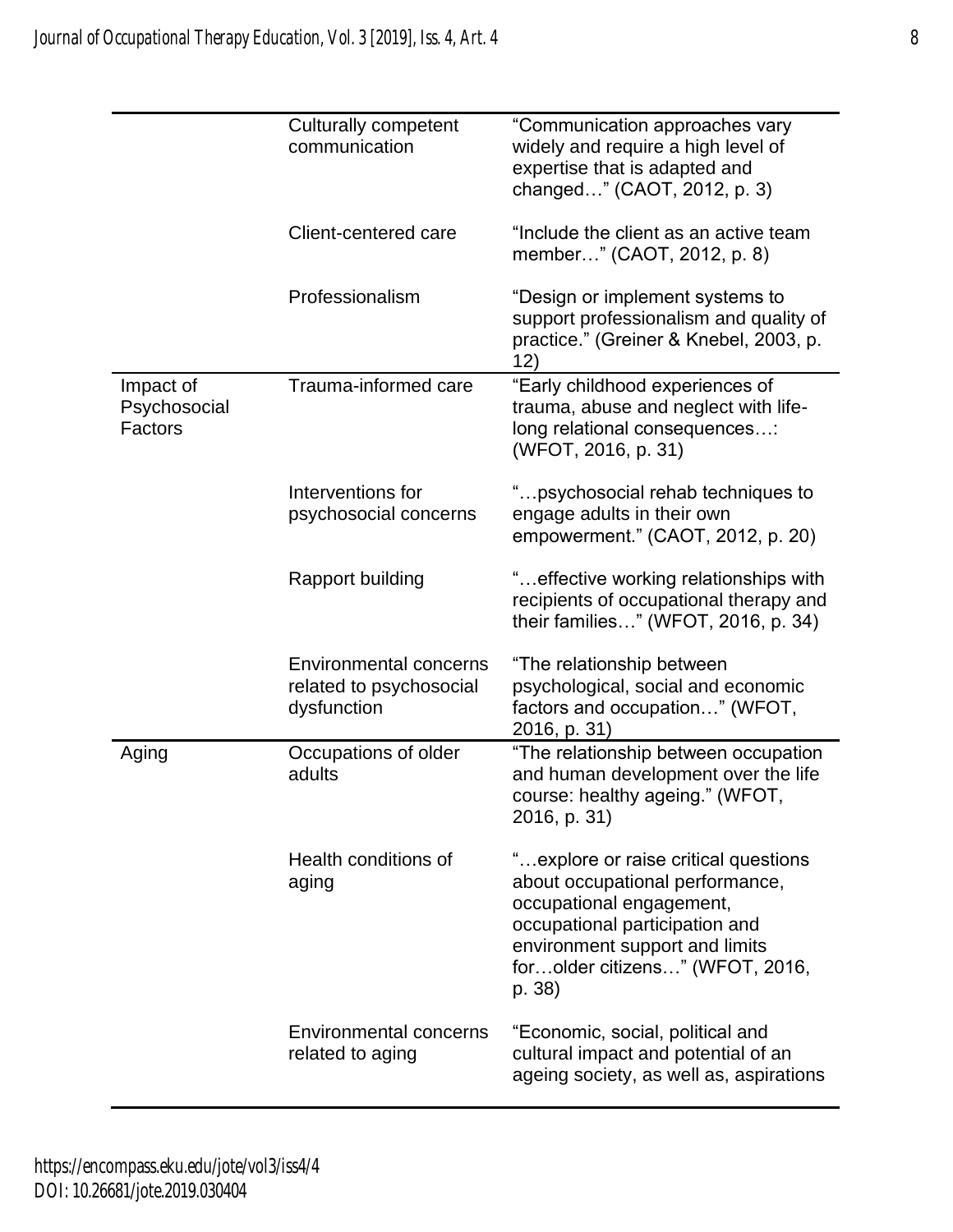|                                           |                                                                                   | of ageing people" (Berding, 2008, p.<br>167)                                                                                                                                                                                                               |
|-------------------------------------------|-----------------------------------------------------------------------------------|------------------------------------------------------------------------------------------------------------------------------------------------------------------------------------------------------------------------------------------------------------|
|                                           | Government-based<br>services                                                      | "The philosophy and practices of the<br>governments shaping health and<br>social services access and policies"<br>(WFOT, 2016, p. 21)                                                                                                                      |
| Wellbeing and<br><b>Preventative Care</b> | Health empowerment                                                                | "support and empower<br>communities, the health workforce,<br>and educators to work together in an<br>equal partnership to address the<br>social determinants of health"<br>(National Academies of Sciences,<br>Engineering, and Medicine, 2016, p.<br>31) |
|                                           | Wellness                                                                          | "the integration of disease and<br>illness prevention and wellness into<br>medical education" (Greiner &<br>Knebel, 2003, p. 76)                                                                                                                           |
| <b>Informatics</b>                        | <b>Understand and utilize</b><br>virtual tools and<br>electronic<br>communication | "Communicate, manage knowledge,<br>and mitigate error, and support<br>decision making using information<br>technology." (Greiner & Knebel, 2003,<br>p. 4)                                                                                                  |
|                                           | <b>Telehealth</b>                                                                 | "Using information technology to<br>support programming and promote<br>function." (WFOT, 2016, p. 33)                                                                                                                                                      |
|                                           | Ethical use of<br>technology                                                      | "Understanddata security and data<br>encryption, and directly address<br>ethical and legal issues related to the<br>use of information technology in<br>practice." (Greiner & Knebel, 2003, p.<br>63)                                                      |
| Contemporary<br><b>Issues</b>             | <b>Business fundamentals</b>                                                      | "demonstrating accountability to the<br>public and funders for contributing the<br>effective client programs and services<br>that enable participation through<br>occupation." (CAOT, 2012, p. 3)                                                          |
|                                           | Media relations                                                                   | "Consultation with decision-makers<br>and the media" (Berding, 2008, p. 57)                                                                                                                                                                                |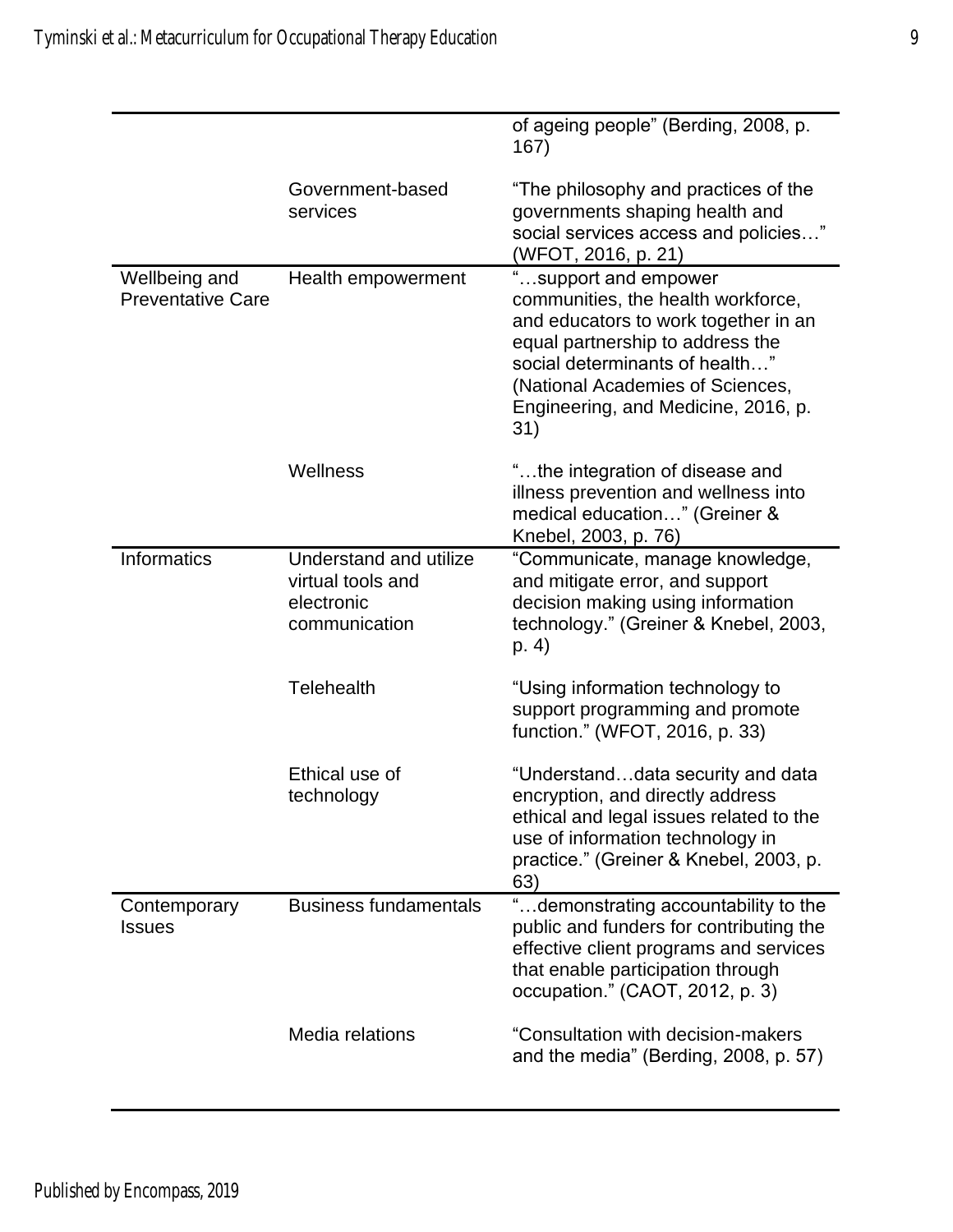| <b>Critical consciousness</b> | "Monitoringas the local health<br>needs, occupations, services,<br>legislation and student knowledge,<br>skills and attitudes change over time<br>or more quickly as a result of<br>environmental, political and economic |
|-------------------------------|---------------------------------------------------------------------------------------------------------------------------------------------------------------------------------------------------------------------------|
|                               |                                                                                                                                                                                                                           |
|                               | events." (WFOT, 2016, p. 22)                                                                                                                                                                                              |

## **DISCUSSION**

As global societies experience the challenges of an increasing population, the need for greater healthcare, environmental impacts and other constantly evolving social concerns, occupational therapy practitioners must adapt to meet the needs of the world's citizens. Therefore, educational programs must continue to evolve and provide their students with the information and skills necessary to address the challenges of the future. Based on the results of this qualitative content analysis, educational programs will benefit by evolving their curricula on a regular basis and to broadly prepare future practitioners to address dynamic issues affecting health and wellbeing on a global scale.

## **Population Health**

The subject of population and community level health was prevalent across many documents used for this study (AOTA, 2010; Berding et al., 2008; Greiner & Knebel, 2003; National Academies of Sciences, Engineering, and Medicine, 2016; Office of Disease Prevention and Health Promotion, 2016; WFOT, 2016). For future practitioners to demonstrate proficiency in the area of population health they must understand how all aspects of the environment interact to affect health. This includes knowledge in political structure and power dynamics. Broadly, skills in the area of population health focus on evaluating, intervening in, and collaborating with the community. Social determinants of health, advocacy at the population level, and resource planning and provision are also core skills within this knowledge area. Based on the need for these skills, certain attitudes are required for future practitioners to be successful. Providing education to increase students' abilities to see their clients as the experts in their own lives while also promoting a strong sense of social justice will be necessary for future practice in population health.

## **Developing Life-long Learners**

The knowledge areas of evidence-based practice, continuous quality improvement, and career competence have been combined into the broad knowledge domain of developing life-long learners. Within this realm, the documents identified the ability to locate, synthesize, and apply new information as skills necessary for future occupational therapy practitioners (AOTA, 2010; Berding et al., 2008; Greiner & Knebel, 2003; National Academies of Sciences, Engineering, and Medicine, 2016; Office of Disease Prevention and Health Promotion, 2016; WFOT, 2016). Skills in the areas of problemsolving and critical thinking were prevalent throughout the documents, leading to the necessity for explicit skills building in these areas in future curricula. Further, the

https://encompass.eku.edu/jote/vol3/iss4/4 DOI: 10.26681/jote.2019.030404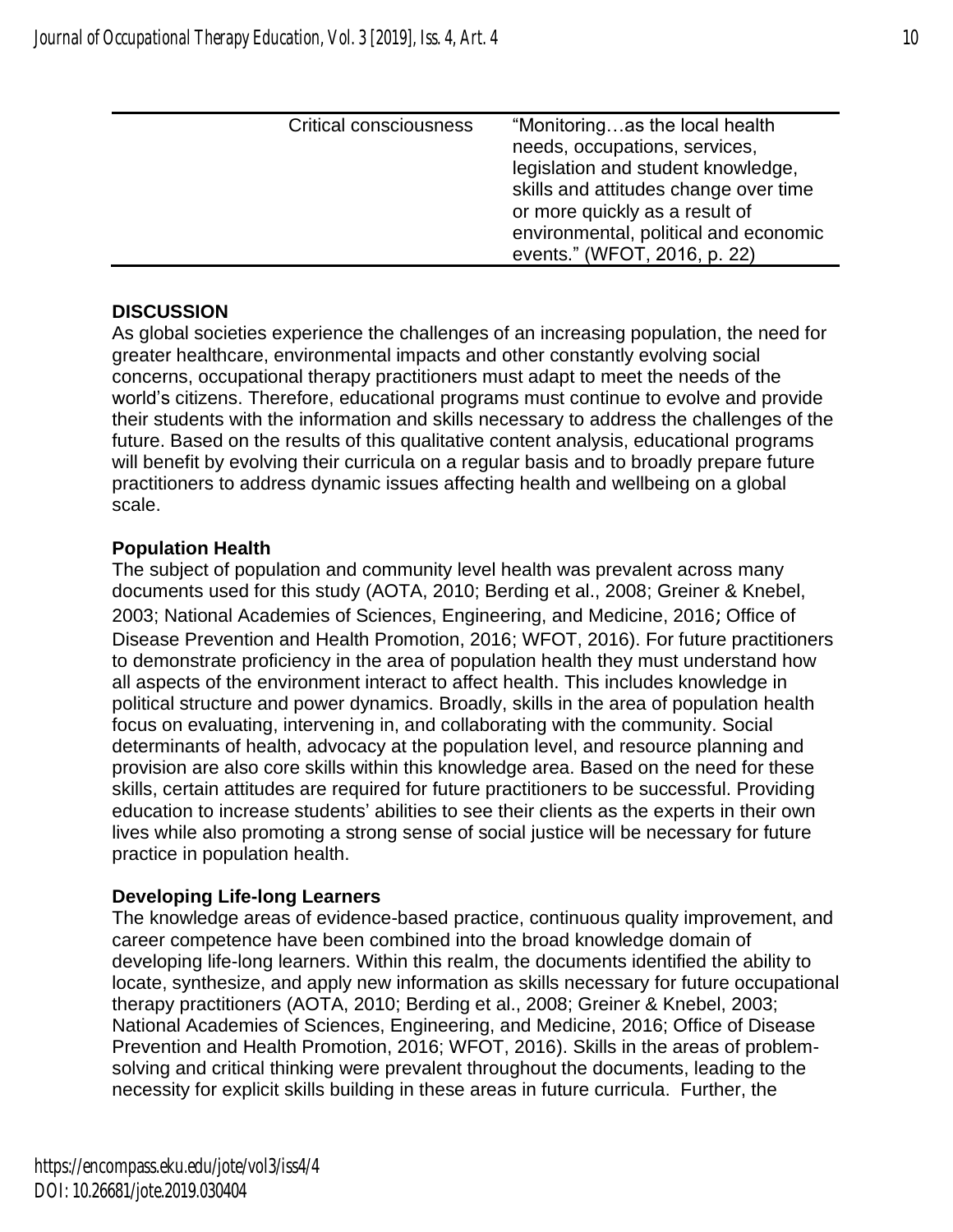documents noted that students should have a strong theoretical basis with which to evaluate evidence. Attitudes required for competency in this domain require future practitioners to be motivated to seek new evidence and evaluate all evidence with a critical eye.

#### **Advocacy**

Among the documents reviewed, advocacy was discussed in various forms in every article. Advocacy may be necessary at the individual (client) level, organizational level, or community (governmental) level. Regardless, for future practitioners to engage in advocacy they must possess skills in communication and leadership. Within the knowledge area of leadership is the inherent need for effective oral and written communication, autonomy, planning and realizing occupational therapists' role as a change agent. The authors note that several documents called for future practitioners to have strong skills in the area of policy formation in order to advocate for new policies to best suit the profession and clients served (Berding et al., 2008; Greiner & Knebel, 2003; National Academies of Sciences, Engineering, and Medicine, 2016; Office of Disease Prevention and Health Promotion, 2016; WFOT, 2016).

#### **Interprofessional Collaboration**

Evidence continues to suggest the benefits of interprofessional education and teambased care in improving patient satisfaction and outcomes (Baggs et al., 1999; Martin, Ummenhofer, Manswer, & Spirig, 2010). Through the review the authors noted that delivering services in interdisciplinary, multidisciplinary, and transdisciplinary teams were consistently an area of focus (AOTA, 2010; Berding et al., 2008; CAOT, 2012; Greiner & Knebel, 2003; National Academies of Sciences, Engineering, and Medicine, 2016; Office of Disease Prevention and Health Promotion, 2016; WFOT, 2016). The skills required for full participation in a team environment are based in communication. While also addressed in other knowledge domains, communication among team members is essential for developing partnerships, problem solving, and decision making. Practitioners engaged in interdisciplinary teams must have a developed understanding of their profession's unique value within the team while simultaneously sharing responsibility for quality patient care.

#### **Generating Evidence and Translational Science**

The importance of continuous generation of research was prominently discussed in several of the documents. The WFOT Minimum Standards (2016) cited research as a means to "create and disseminate knowledge and [as a means of] leading with vision" (p.7). The generation and dissemination of research is a vehicle through which the profession continues to remain relevant and improves overall service provision for all consumers. Several articles noted the importance of skills in conducting health outcomes research, data recording, and analysis. In addition, while not solely used for scholarly inquiry, skills in writing for grants, journals and abstract preparation, as well as skills in delivering presentations were noted as beneficial additions to the professional repertoire (Berding et al., 2008; CAOT, 2012; Greiner & Knebel, 2003; WFOT, 2016). Additional behaviors associated with generating research include safety, ethics, and a desire for inquiry.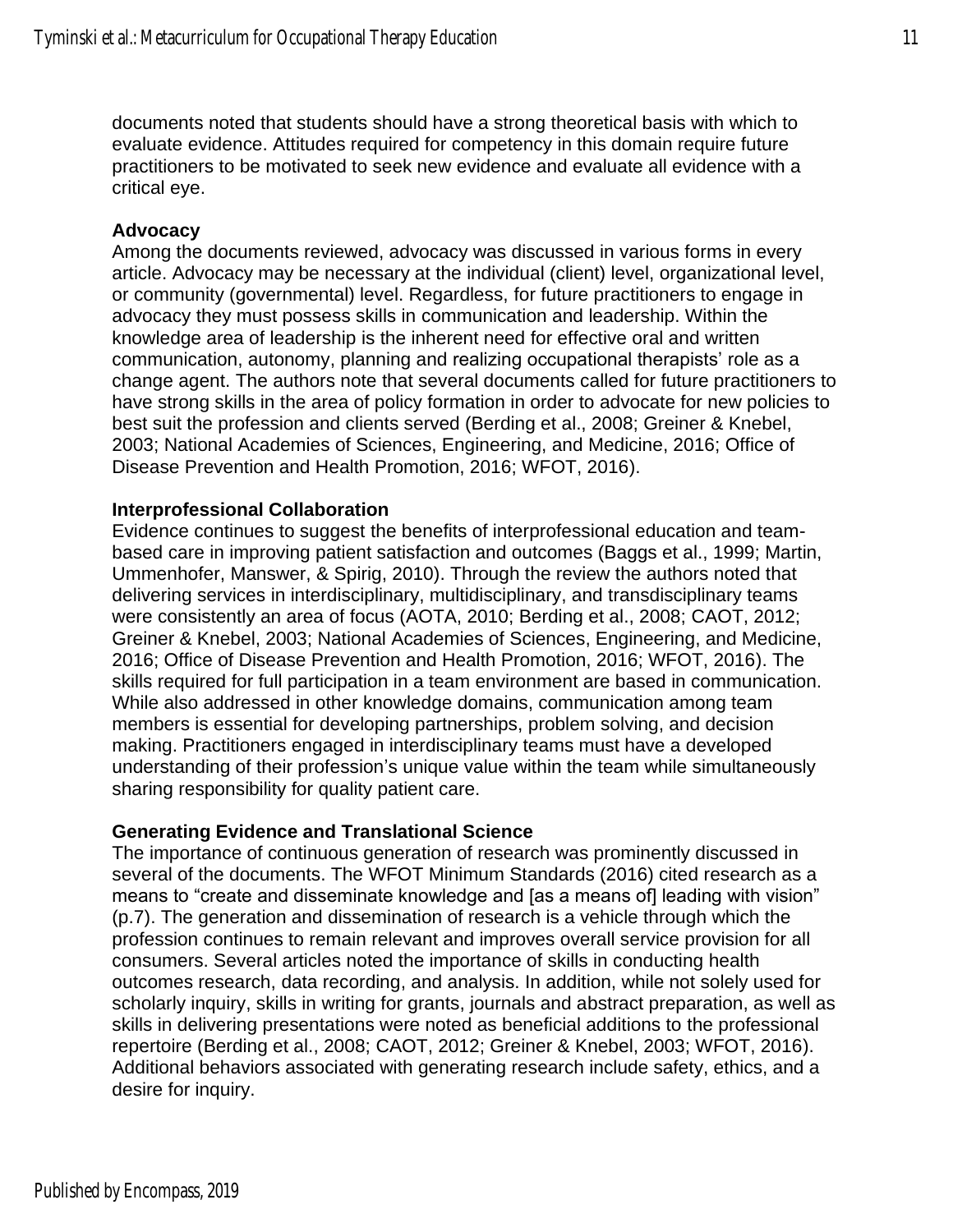#### **Diversity and Inclusion**

Diversity and inclusion continue to be at the forefront of changing global societies with the millennial generation leading the charge for health equity (Castro, 2010). Healthcare professionals are required to move towards cultural competence and humility to bolster their ability to provide quality healthcare to individuals of all races, cultures, and ethnicities (Cohen, Gabriel, & Terrell, 2002). Under this domain, the authors found that practitioners must be able to recognize the limits of their personal experience, fine-tune awareness of biases and communicate with diverse groups of people. For occupational therapy practitioners, this takes the form of providing client-centered and occupationbased services that best suit the client even if that may go beyond the therapists' cultural norms. While certainly there are a host of behaviors required for diversity and inclusion, professionalism may be essential for future practitioners to explore new cultural perspectives in a sensitive and humble manner.

#### **Impact of Psychosocial Factors**

Following the largest expansion of funding for mental health services with the Patient Protection and Affordable Care Act (2010) awareness, support and services for mental healthcare have become a pivotal issue. Due to the current social and political climate, as future practitioners enter the workforce, they will be required to demonstrate skills to address psychosocial factors across all treatment settings (Costa, Molinsky, Kent, & Sauerwald, 2011). Students must be prepared to demonstrate skills in providing traumainformed care, interventions designed to reduce and counteract symptoms of mental illness and generate rapport with clients experiencing psychosocial concerns through therapeutic-use-of-self. Further, students must be prepared to explore all areas of the environment as they relate to mental health and impact occupational performance and participation.

## **Aging**

The National Institutes of Health (NIH; He, Goodkind, & Kowal, 2015) reported that advances in medicine, greater access to healthcare, and preventative care are drastically increasing the global life expectancy, which is predicted to be 76.2 years in the 2050. Further, NIH predicted that the number of Americans age 65 or older will double to 88 million people by the year 2050. Based on these numbers, future practitioners must be prepared to tackle issues related to aging. Students must be prepared to address the creation of new occupations in older adulthood, health conditions related to aging, environmental concerns with aging, as well as the financial implications of government-based services.

## **Well-being and Preventative Care**

As a response to the Affordable Care Act's prioritization of preventative care, the United States Surgeon General released the National Prevention Strategy (NPS) with the goal of increasing the health of Americans through preventative health and wellness approaches (National Prevention Council, 2011). The goals of the NPS were to engage community partners, generate national leadership, create policies and programs and generate evidence to improve overall health outcomes. Despite possible changes to the Affordable Care Act, evidence continues to demonstrate the benefit of health promotion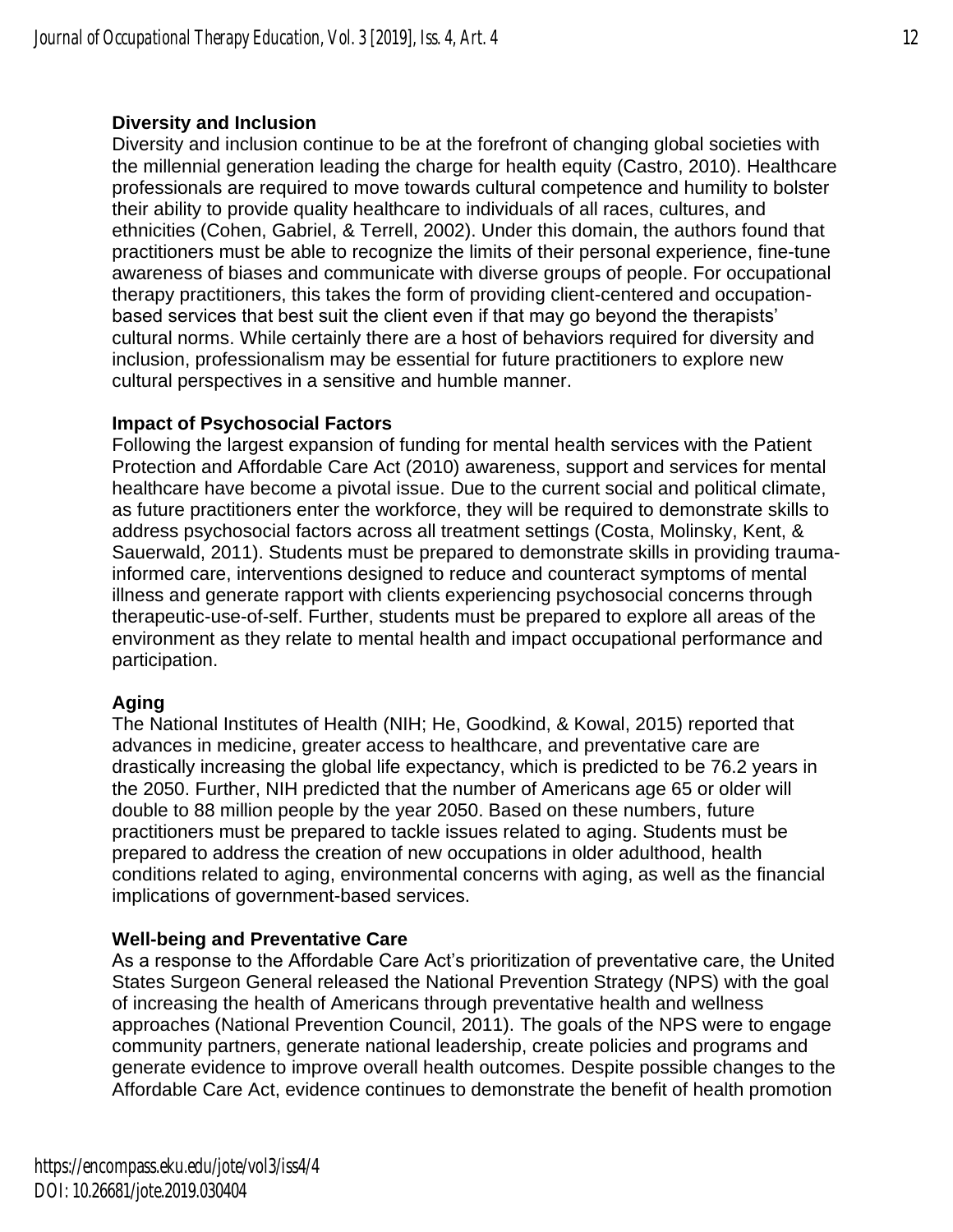and prevention on improved health outcomes (Center for Disease Control, 2009). Occupational therapy, as a holistic profession, continues to have a central role in wellness and prevention using evidenced-based interventions targeted at increasing awareness and self-management skills (AOTA, 2015). Moving forward, occupational therapy students will require skills in empowering individuals to take charge of their own health through attitudes and behaviors that encourage motivation and promote health beliefs.

#### **Informatics**

Over the past decade, informatics has quickly become an essential area supporting the healthcare world. Merged from various names such as computer medicine and medical information science, health informatics is defined by the National Library of Medicine, citing Dr. Richard Proctor, as the "interdisciplinary study of the design, development, adoption, and application of IT-based innovations in healthcare services delivery, management, and planning" (Proctor, 2009). The umbrella term encompasses multiple electronic forms of data including electronic medical records, data collection devices, and personal devices and accounts (McGowan, Cusack, & Bloomrosen, 2012). With the rapid creation and implementation of new forms of medical technology it is imperative that occupational therapy practitioners possess the skills to access and utilize new virtual tools as they are developed. Students must be prepared for practice with a basic understanding of technology, electronic communication, the potential of telehealth and the ability to make informed decisions regarding effective and ethical technology use.

#### **Contemporary Issues**

Finally, as the needs of the world's population rapidly shift and individuals face concerns related to global health disparities and issues of climate change, disease, psychosocial wellbeing, conflict, and inequitable division of resources, future practitioners must be prepared to address novel challenges which impact health and wellbeing in unanticipated ways (World Health Organization, 2017). Occupational therapy practitioners must be equipped with the agility to articulate the role of occupational therapy, apply occupation-based principles and function as a client-centered expert in occupational performance and engagement as related to a variety of rapidly changing contexts. In addition, skills in contemporary business fundamentals and media relations will further serve graduates in generating an income for their services particularly in underfunded areas of practice. Therefore, educational programs must prepare students to develop a critical consciousness of community and global events and to identify any impact on full occupational participation.

#### **Limitations**

There are several limitations to the current study. Primarily, the qualitative methodology was limited as a desire to create a guide for entry-level education rather than complete an in-depth analysis of the content. Secondly, the choice to use Bloom's Taxonomyrevised rather than Bloom's Digital Taxonomy may have resulted in the exclusion of some digital technology. Further research on this topic may include examining current curricula for potential opportunities to implement changes, creating a model curricula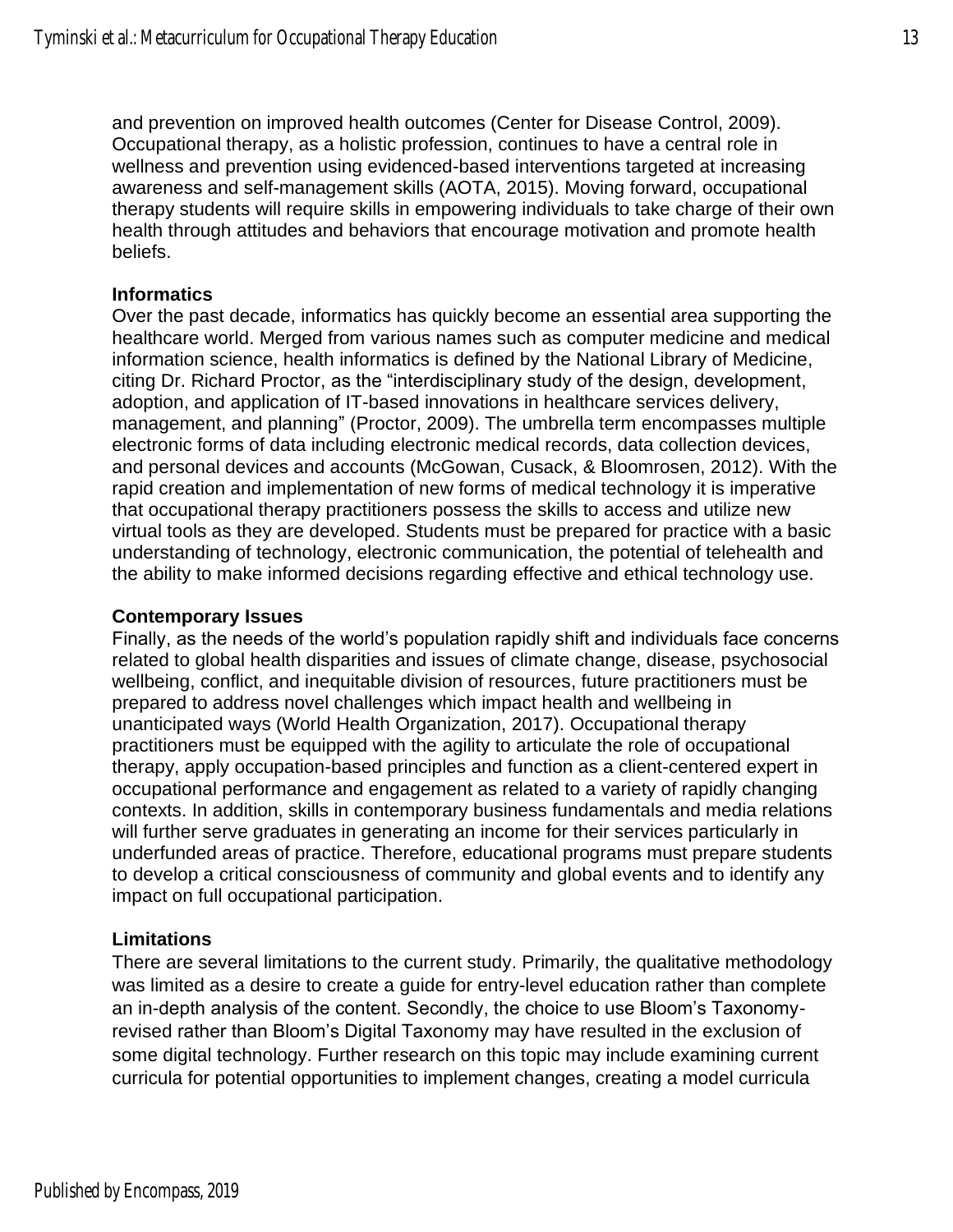containing blueprint knowledge, and exploring how various occupational therapy educational institutions incorporate these suggested topics.

#### **Implications for Occupational Therapy Education**

The current ACOTE standards (AOTA, 2018) provide an extensive list of essential skills and knowledge to cover in curricula. The document can appear overwhelming during the process of curriculum development. In addition, many programs grapple with the task of preparing their students for entry-level practice while minimizing student debt loads and limiting curriculum creep. Therefore, implementation of additional information into an already packed curriculum can seem daunting. The knowledge, skills, and attitudes essential for future practitioners as described in the eleven themes above must therefore be assimilated into an already lengthy list of requirements that educational programs must meet. The eleven themes represent conceptual areas of emphasis for occupational therapy curriculum design. The themes include foundational knowledge, therapeutic skills, and professional attitudes and characteristics necessary for successful intervention in addressing society's occupational needs. All three aspects are present within each individual theme and are not mutually exclusive. How, and to what degree, the themes are built into curricula is dependent upon institutional context, program mission, and available resources. One approach to integrating themes into clinical skills could be through constructing individual student skills competencies. For example, students learning client interview techniques (communications skills, different modes of communication, or therapeutic use of self) with clients from a different culture must understand the impact of contemporary issues, diversity and inclusion, psychosocial factors, wellbeing and preventative care, and population-level health. A student completing a client interview skills check, would need to ascertain information about social determinants of health, health management occupations, cultural occupations, and the mental wellbeing of the client before generating a holistic treatment plan. This is just one example of how several themes can be incorporated into an existing skill checks to ensure that future practitioners are prepared for changing practice.

Many of the themes identified in our analysis are currently covered to some degree through the ACOTE standards (AOTA, 2018) and in AOTA's Vision 2025 (AOTA, 2017). Current ACOTE standards require that educational institutions prepare students to practice in the areas of health and wellbeing, community-level interventions, and contemporary health delivery systems, while being cognizant of psychosocial concerns and their impact on occupational functioning. The standards also require the use of evidence-based practice, a life-span approach, advocacy for the consumer and profession and methods of intradisciplinary and transdisciplinary collaboration. Knowing the cultural context of diversity and the environmental impact of technology are also indicated. In Vision 2025, AOTA cites the need for future practitioners to have strong skills in leadership and collaboration with a focus on providing client-centered, culturally responsive care (AOTA, 2017). Therefore, many of the domains identified are already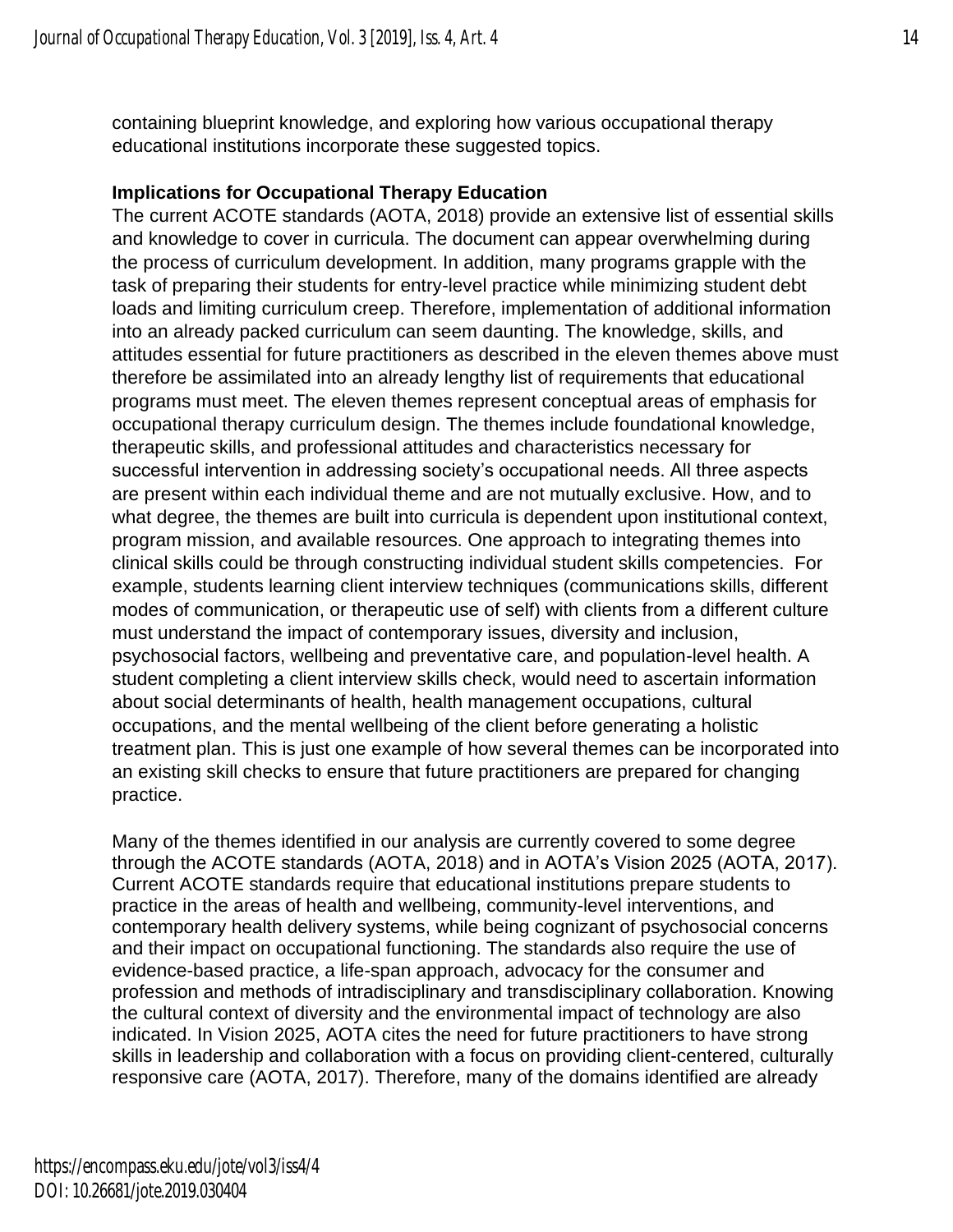being incorporated into the current curriculum and may result in minimal barriers to implementation, depending upon program and institutional context.

Regardless of the existence of language related to the eleven themes in the ACOTE standards and Vision 2025 (AOTA, 2017), the attention given to each domain will need to be more focused to meet the changing needs of the global population. Moving forward, occupational therapy practitioners will need to be specifically prepared to address an aging population that is living for several decades after retirement and engaging in new occupations late in life. Mental health will need to be addressed earlier and with services at the population level to prevent mental health crises and manage chronic mental health conditions. Interventions such as early implementation of coping skills and the provision of mental health services in new locations such as elementary schools, college campuses and in the workplace will be important for ensuring psychosocial wellbeing. Policy level changes to immigration, the impact of global conflict, and rising racial tension will bring new cultural perspectives at the consumer and practitioner level which inform the needs for diversity and inclusion initiatives. Healthcare's focus on cost-effective preventative care will continue to require occupational therapy practitioners to address population-level interventions targeted at health, wellness, and lifestyle redesign. It will be essential for future practitioners to be consumers and producers of research to further the profession and be able to utilize evidence-based practice to address new barriers which prevent meaningful participation. As the practice of healthcare itself changes, practitioners must have advanced knowledge in constantly evolving technology, as well as the ability to learn to use new technology as it emerges. Beyond new technology, the focus on the healthcare team will continue to require skills in collaborative communication and team-based care.

Having considered the conceptual presence of many of these themes in current ACOTE standard language and arguing for more focused attention, we further suggest that a 'metacurriculum' composed of the eleven themes (see Table 2) offers a supplemental and enhanced perspective which can aid curriculum designers in several central ways. First, the metacurriculum provides a starting point for development of comprehensive intended learning outcomes; these reflect a backwards design (Fink, 2013; Wiggins & McTighe, 2005) approach which contrasts from the traditional 'list of topics' strategy unintentionally reinforced by standards and similar documents. Second, the metacurriculum represents an educational paradigm that facilitates not only sustained effort from learners, but also greater depth in fewer topics; both of which lead to more enduring learning (Bjork & Bjork, 2009; Fink, 2013; Schwartz, Sadler, & Tai, 2009). Third, we suggest that perhaps it's not merely a matter of adding 'more' content. Rather, the focus should be on shaping curriculum design and creation of intended learning outcomes to better integrate concepts and guide learning based upon subject-centered learning models (Hooper et al., 2015; Mitcham, 2014). The clarity and structure of the metacurriculum offers some key concepts around which to build a subject-centered curriculum. Fourth, the metacurriculum provides a basic structure which allows curricula to be more easily adjusted on a regular basis in contrast to the more commonly encountered static process for curriculum renewal. With the continuous rapid pace of change in healthcare, expertise can be fleeting. Finally, the metacurriculum can act as a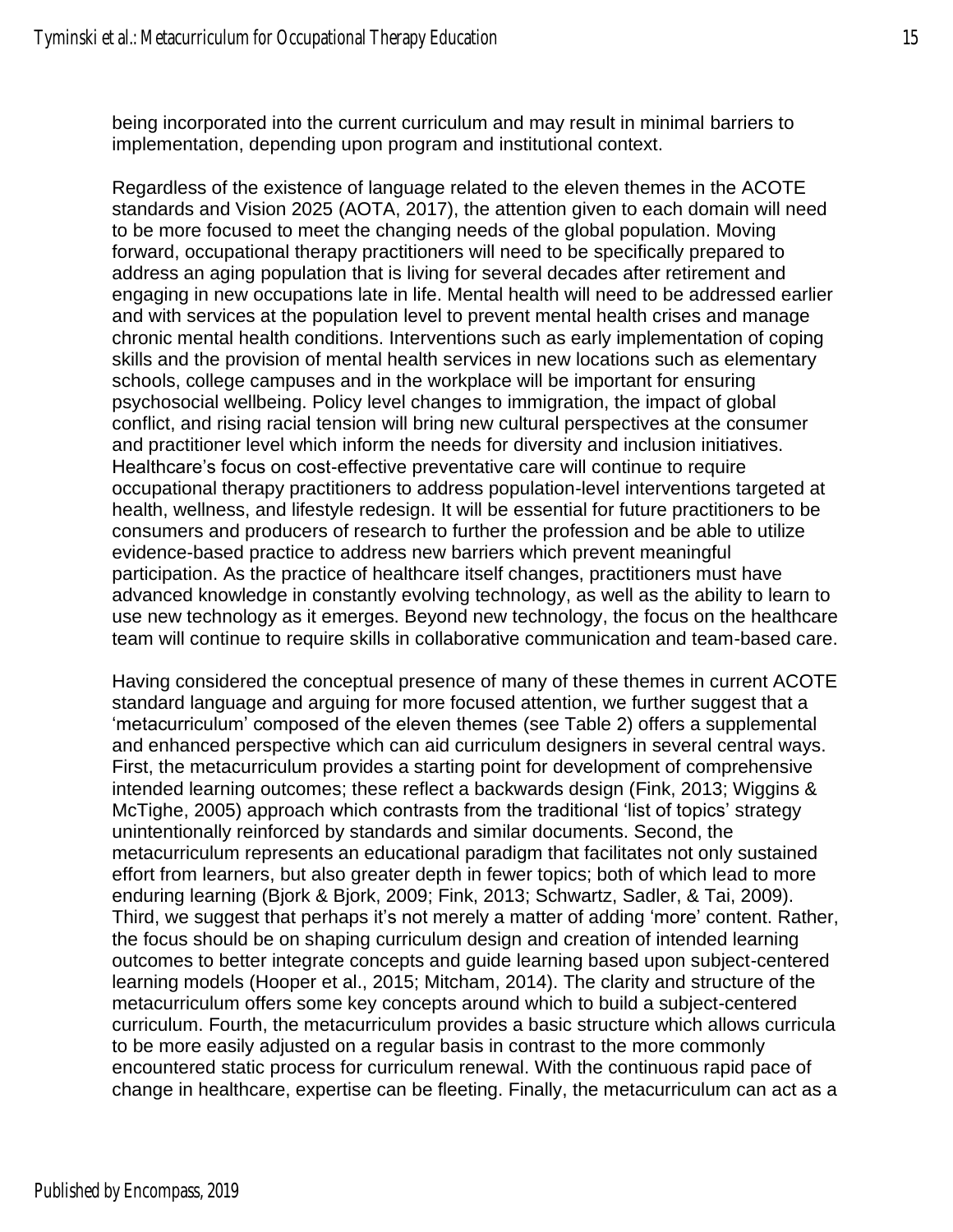translating medium to embed the pillars (most notably accessibility and customization of care) of Vision 2025 (AOTA, 2017) into curricula. Therefore, the use of the eleven themes identified though this study can serve as a foundation through which future practitioners can be prepared for the ever-changing field of healthcare with knowledge and skills that adapt to that changing world.

## **CONCLUSION**

Ultimately, for the profession of occupational therapy to remain valuable and relevant in a changing world, educational programs must continue to prepare entry-level practitioners to address emerging trends and policy level changes. As based upon eleven themes identified in this analysis, we have proposed a 'metacurriculum," which offers a high-level roadmap to guide curriculum design for established programs as well as the increasing number of newly developing occupational therapy education programs. It is intended to serve as a supplement and practical alternative to documents such as the Blueprint for Entry-level education and the ACOTE Standards. The metacurriculum can serve as a foundation for education programs to continue to shape their curricula to ensure that practitioners are fully prepared to address the global issues that will manifest during their careers in occupational therapy. If education programs fail to prepare students to tackle the dynamic practice contexts and the changing demographics of society, the field of occupational therapy risks becoming stagnant and less vital in a constantly evolving world. The profession of occupational therapy is potentially suited to address many evolving global issues, yet without curricula which equip students with the tools to face new challenges head on, the evolution of the profession may be slowed.

## **References**

- Adams, N.E. (2015). Bloom's taxonomy of cognitive learning objectives. *Journal of the Medical Library Association, 103(*3), 152-3. <https://doi.org/10.3163/15365050.103.3.010>
- American Occupational Therapy Association. (2010). Blue-print for entry-level education*. American Journal of Occupational Therapy, 64*(1), 186-203. <https://doi.org/10.5014/ajot.64.1.186>
- American Occupational Therapy Association (AOTA). (2018). Accreditation Council for Occupational Therapy Education (ACOTE) standards. *American Journal of Occupational Therapy*, *72*(Supplement 2), 1-83. <https://doi.org/10.5014/ajot.2018.72S217>
- American Occupational Therapy Association (AOTA). (2015). Fact sheet: The role of occupational therapy with health promotion. Retrieved from [https://www.aota.org/~/media/Corporate/Files/AboutOT/Professionals/WhatIsOT/](https://www.aota.org/~/media/Corporate/Files/AboutOT/Professionals/WhatIsOT/HW/Facts/FactSheet_HealthPromotion.pdf) [HW/Facts/FactSheet\\_HealthPromotion.pdf](https://www.aota.org/~/media/Corporate/Files/AboutOT/Professionals/WhatIsOT/HW/Facts/FactSheet_HealthPromotion.pdf)
- American [Occupational](http://ajot.aota.org/article.aspx?articleid=2618318&resultClick=3) Therapy Association. (2017). Vision 2025. *American Journal of Occupational Therapy, 71,* 7103420010. <https://doi.org/10.5014/ajot.2017.713002>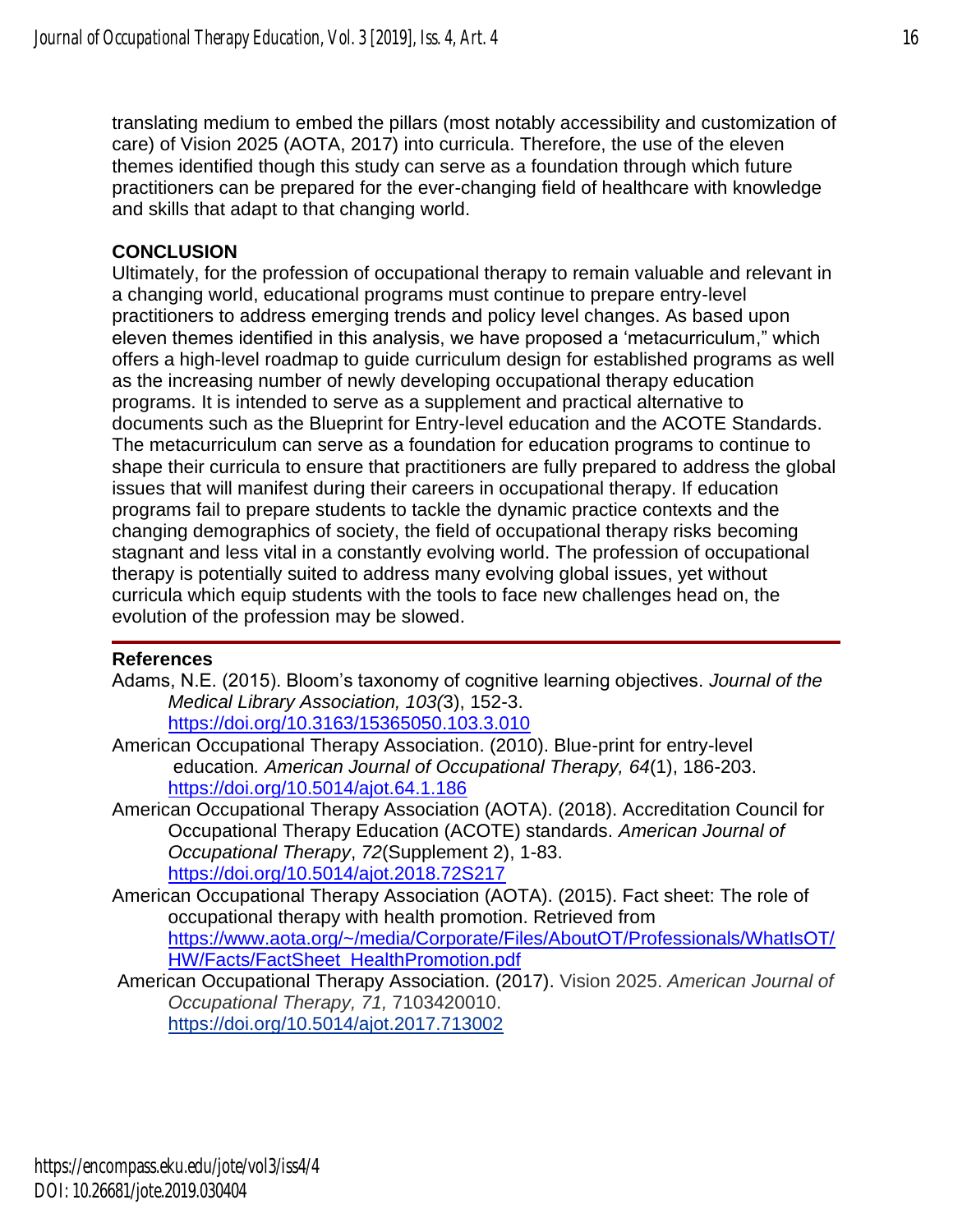- Anderson, L.W., Krathwohl, D.R., Airasian, P.W., Cruikshank, K.A., Mayer, R.E., Pintrich, P.R….Wittrock, M.C. (2001). A taxonomy for learning, teaching, and assessing: A revision of Bloom's taxonomy of education objectives (Complete edition). New York, NY: Longman.
- Anderson, L.M., Scrimshaw, S.C., Fullilove, M.T., Fielding J.E., & Normand, J., Task Force on Community Preventative Services. (2003). Culturally competent healthcare systems: A systematic review. *American Journal of Preventative Services, 24(*3S), 68-79. [https://doi.org/:10.1016/S0749-3797\(02\)00657-8](https://doi.org/:10.1016/S0749-3797(02)00657-8)
- Association of American Colleges & Universities. (n.d.) Essential learning outcomes of Liberal Education and America's Promise. Retrieved from [https://aacu.org/leap/essential-learning-outcomes.](https://aacu.org/leap/essential-learning-outcomes)
- Baggs, J.G., Schmitt, M.H., Mushlin, A.I., Mitchell, P.H., Eldrege, D.H., Oakes, D., & Huston, A. (1999). Association between nurse-physician collaboration and patient outcomes in three intensive care units. *Critical Care Medicine*, *27*(9), 1991-1998.<https://doi.org/10.1097/00003246-199909000-00045>
- Berding, J., Borell, L., Van Bruggen, H., Carnduff, A., Kantartzis, S., Kinebanian, A.,… Winkelman, I. (2008) Reference points for the design and delivery of degree programmes in occupational therapy: Project report. Tuning Project, Bilbao.
- Bjork, E. L., & Bjork, R. A. (2009). Making things hard on yourself, but in a good way: Creating desirable difficulties to enhance learning. In M. A. Gernsbacher, R. W. Pew, L. M. Hough, & J. R. Pomerantz (Eds.), *Psychology and the real world: Essays illustrating fundamental contributions to society* (pp. 56-64). New York: Worth Publishers.
- Bloom, B.S. (Ed.), Engelhart, M.D., Furst, E.J., Hill, W.H., & Krathwohl, D.R. (1956). *Taxonomy of educational objectives: The classification of educational goals. Handbook 1: Cognitive domain*. New York: David McKay.
- Canadian Association of Occupational Therapists. (2012). Profile of practice of occupational therapists in Canada. Retrieved from <https://www.caot.ca/document/3653/2012otprofile.pdf>
- Castro, A.J. (2010). Themes in research on preservice teachers' views of cultural diversity: Implications for researching millennial preservice teachers. *Educational Researcher*, *30*(3), 198-210. <https://doi.org/10.3102/0013189X10363819>
- Center for Disease Control. (2009). The power of prevention: Chronic disease…the public health challenge of the 21<sup>st</sup> century. Retrieved from <https://www.cdc.gov/chronicdisease/pdf/2009-Power-of-Prevention.pdf>
- Chiu, W., Hwong, R., Chiu, J., Huang, B., Stewart, J., Tsai, T., . . . Wu, J. (2016). Quality and patient experience: A six dimensional approach for the future of healthcare. *Journal of Hospital Administration, 5*(3). <https://doi.org/10.5430/jha.v5n3p40>
- Cohen, J.J., Gabriel, B.A., & Terrell, C. (2002). The case for diversity in the healthcare workforce. *Health Affairs, 21*(5), 90-102.<https://doi.org/10.1377/hlthaff.21.5.90>
- College of Occupational Therapists. (2008). College of occupational therapists pre-registration education standards (3rd ed.). Retrieved from http://337492 web3.cot.co.uk/sites/default/files/publications/public/PreReg-Ed-Stnds.pdf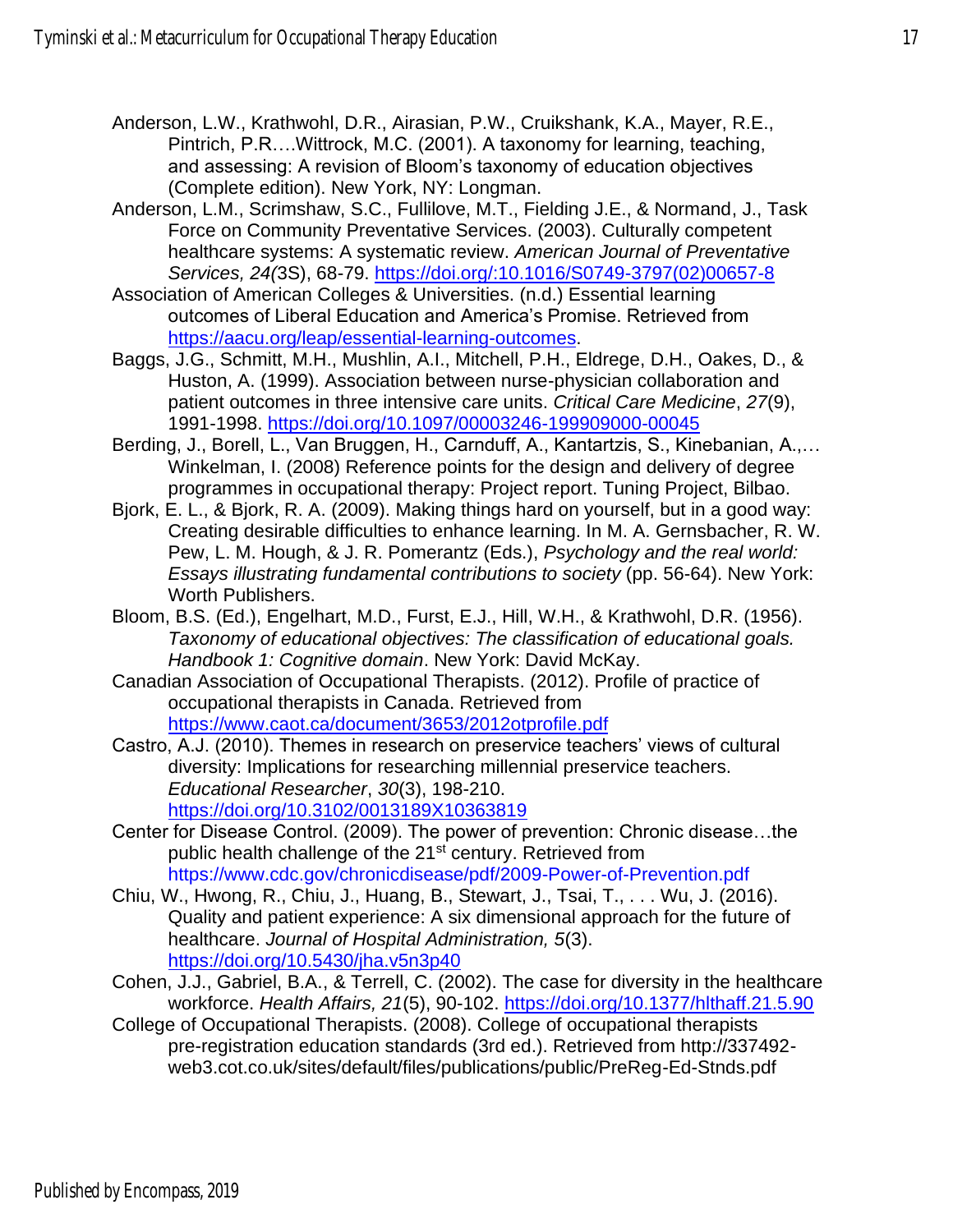- Costa, D., Molinsky, R., Kent, J. P., & Sauerwald, C. (2011). Integrating mental health knowledge and skills into academic and fieldwork education. *OT Practice, 16*(19), CE1-CE7.
- Egan, B., & Cahill, S. (2017). National survey to identify mental health topics in entrylevel OT and OTA curricula: Implications for occupational therapy education. *Journal of Occupational Therapy Education, 1*(1). <https://doi.org/10.26681/jote.2017.010104>
- Elo, S., & Kyngas, H. (2008). The qualitative content analysis process. *Advanced Nursing 62* (1), 107-115.<https://doi.org/10.1111/j.1365-2648.2007.04569.x>
- Fink, L. D. (2013). *Creating significant learning experiences: An integrated approach to designing college courses*. San Francisco, CA: Jossey-Bass.
- Greiner, A.C., & Knebel E., (Eds) (2003). Health professions education: A bridge to quality. Washington (DC): National Academies Press. <https://doi.org/10.17226/10681>
- Gutman, S. (2011). Special issue: Effectiveness of occupational therapy services in mental health practice. *American Journal of Occupational Therapy, 65*(3), 235- 237.<https://doi.org/10.5014/ajot.2011.001339>
- He, W., Goodkind, D., & Kowal, P. (2016). U.S. Census Bureau International Population Reports, P95/16-1, An aging world: 2015, U.S. Government Publishing Office, Washington, DC.
- Henkel, R., & Maryland, P.A. (2015). The risks and rewards of value-based reimbursement. *Frontiers of Health Service Management, 32(*2), 3-16. <https://doi.org/10.1097/01974520-201510000-00002>
- Hildenbrand, W. C., & Lamb, A. J. (2013). Occupational therapy in prevention and wellness: Retaining relevance in a new health care world. *American Journal of Occupational Therapy, 67*(3), 266-271.<https://doi.org/10.5014/ajot.2013.673001>
- Hooper, B., Mitcham, M. D., Taff, S. D., Price, P., Krishnagiri, S., & Bilics, A. (2015). The Issue Is—Energizing occupation as the center of teaching and learning. *American Journal of Occupational Therapy, 69(Suppl. 2)*, 6912360010. https:// doi.org/10.5014/ajot.2015.018242
- Hsieh, H., & Shannon, S.E. (2005). Three approaches to qualitative content analysis. *Qualitative Health Research*. *15* (9), 1277-1288. <https://doi.org/10.1177/1049732305276687>
- Jones, R., Higgs, R., de Angelis, C., & Prideaux, D. (2001). Changing face of medical curricula. *Lancet, 357*(9257), 699-703. [https://doi.org/10.1016/s0140-6736\(00\)04134-9](https://doi.org/10.1016/s0140-6736(00)04134-9)
- Leland, N. E., Crum, K., Phipps, S., Roberts, P., & Gage, B. (2015). Advancing the value and quality of occupational therapy in health service delivery. *American Journal of Occupational Therapy, 69*(1), 6901090010p6901090011-6901090017. <https://doi.org/10.5014/ajot.2015.691001>
- Martin, J.S., Ummenhofer, W., Manswer, T., & Spirig, R. (2010). Interprofessional collaboration among nurses and physicians: Making a difference in patient outcome. *Swiss Medical Weekly*, *140*(September). <https://doi.org/10.4414/smw.2010.13062>